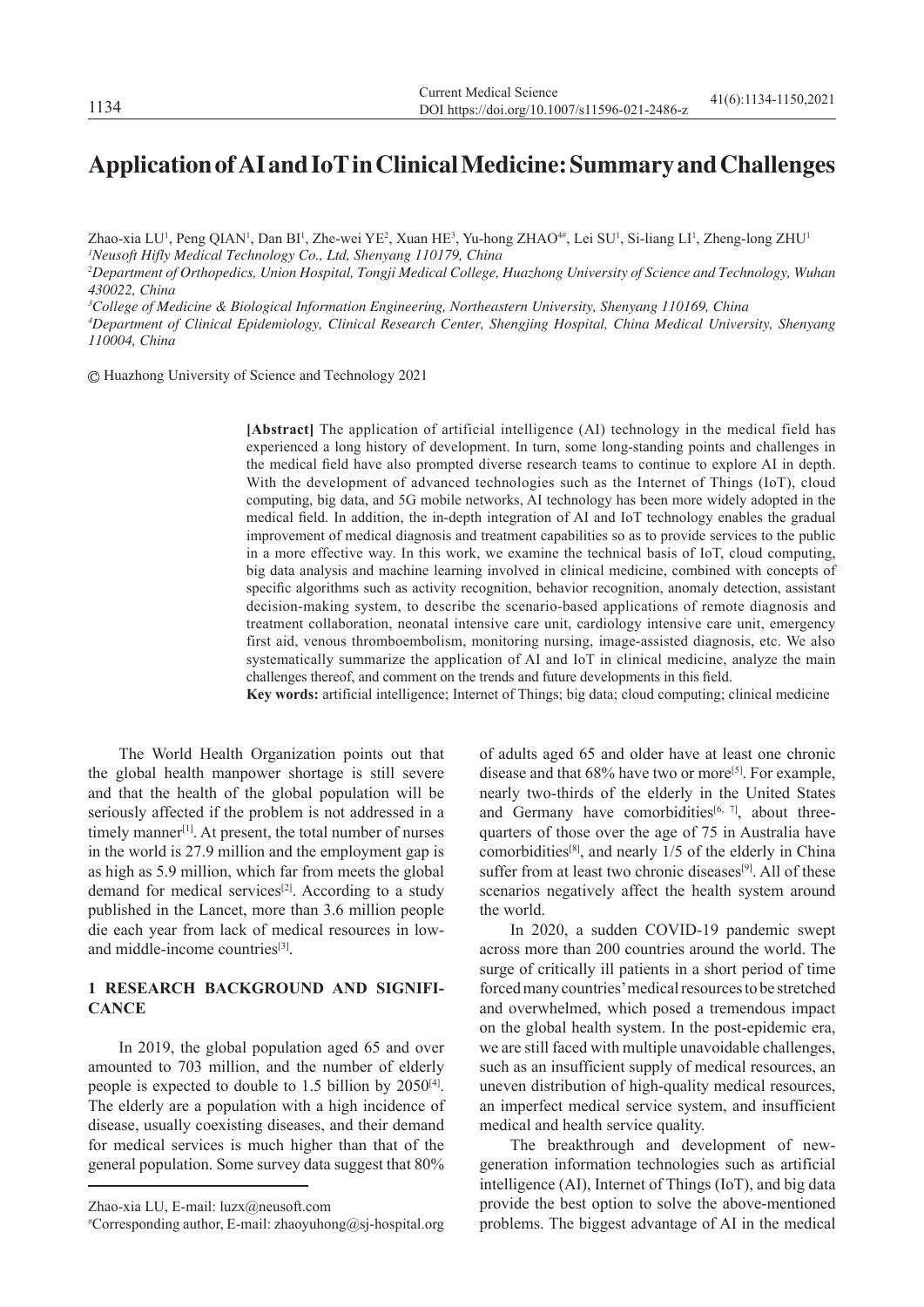field is its accuracy and efficiency, which helps doctors make more suitable decisions and thereby greatly improves the standard of diagnosis and treatment and improves the efficiency and quality of medical services. With the advantages of comprehensive perception, reliable transmission and intelligent processing, IoT can gather, integrate, classify and exchange realtime data on a large scale around the clock, and realize dynamic perception, comprehensive coverage, ubiquitous connection and the mobile interconnection of the health care system. Big data analysis technology provides high-quality data sets for AI's continuous training and optimization of algorithm models, which enable clinical decision support systems to be more intelligent.

In the past few decades, countries have actively explored the application of AI, IoT and other new technologies in the medical field, and have constantly driven the innovation and development of the medical industry. In terms of medical collaboration, AI, IoT and high-definition video technology are used to realize bedside vital sign monitoring, remote ward rounds, etc. For example, in the COVID-19 pandemic, the combination of 5th Generation Mobile Communication Technology (5G), IoT and audio and video technology has enabled critical medical experts in different locations to communicate with bedside medical staff in two-way audio and video in real time, view patients' vital signs and patients' electronic medical records and other clinical data in real-time, guide medical staff to make clinical decisions quickly and accurately, and demonstrate its significant role in scientific and technological anti-pandemic effects $[10-12]$ . In the aspect of critical treatment, IoT is used to collect and display the vital sign data of various types of medical equipment connected by critically ill patients, and to configure collection items and early warning items individually, so as to facilitate doctors and nurses to monitor patients' vital signs in real-time, realize intelligent alarm after exceeding the critical value of patients' signs, predict patients' life-threatening risks, accurately analyze the best treatment time, and adjust the treatment plan in time $[13]$ . In terms of emergency services, 5G and IoT technology is used to realize unified management of patients' vital sign information, audio and video information and pre-hospital first aid electronic medical record information in the transfer stage of pre-hospital first aid. These techniques help realize the concept of admission "as soon as you get on the bus". At the same time, AI technology helps achieve intelligent scheduling, intelligent triage and accurate auxiliary diagnosis to seize prime opportunities to improve the survival rate of critically ill patients<sup>[14]</sup>. In the field of medical imaging, deep learning algorithms have been widely used in different modalities, such as CT, MRI, PET, and ultrasound, as well as the application of tumor

detection, segmentation, disease prediction, etc<sup>[15]</sup>. As a result, excellent results have been achieved in the fields of lung nodule detection<sup>[16]</sup>, diabetic retinopathy (DR) screening<sup>[17]</sup>, and the accurate diagnosis and treatment of cardiovascular diseases[18].

This paper summarizes the relevant technical basis of AI and IoT in terms of their applications in clinical medicine, analyzes the main challenges thereof, and discussed various ideas and opinions for future research.

## **2 TECHNICAL BASIS**

The application of AI in clinical medicine mainly involves IoT, cloud computing, big data analysis, machine learning, etc. The following sections briefly describe the definition of each technology and the related core content.

## **2.1 Technical Framework**

The technical framework involved in the application of AI in clinical medicine is shown in fig. 1. According to this figure, AI applications can be divided into three levels from bottom to top, as follows: (1) the basic layer, which mainly includes IoT and cloud computing; (2) the data layer, which mainly includes basic data, business data, subject data, etc.; and (3) the data analysis layer, which mainly includes big data analysis and machine learning.

#### **2.2 Internet of Things**

IoT is an important component of the new generation of information technology. IoT applies a variety of information sensing devices to detect in real-time any object or process that needs to be monitored and combines them across the internet to form a large integrated network. Its purpose is to achieve a connection between a variety of objects and people to facilitate their identification, management and control. The core and foundation of IoT is still the internet, which extends and expands the client and his/ her associated network to many goods and objects and exchanges and communicates information<sup>[19–21]</sup>.

IoT technology is integrated by a variety of technologies, among which sensor networks, radio frequency identification (RFID) and quick response (QR) codes allow devices to obtain data from the physical world. Solutions such as Bluetooth, wireless local area network (WLAN), and the internet provide channels for data transmission. The key technologies involved in the implementation, application and research of IoT mainly involve a perception layer, network layer and application layer. The application layer is the final component that uses IoT to obtain data. The technologies required for IoT focus on the perception layer and the network layer. In this regard, the sensing layer involves QR code technology, RFID, sensor technology, etc. By contrast, the general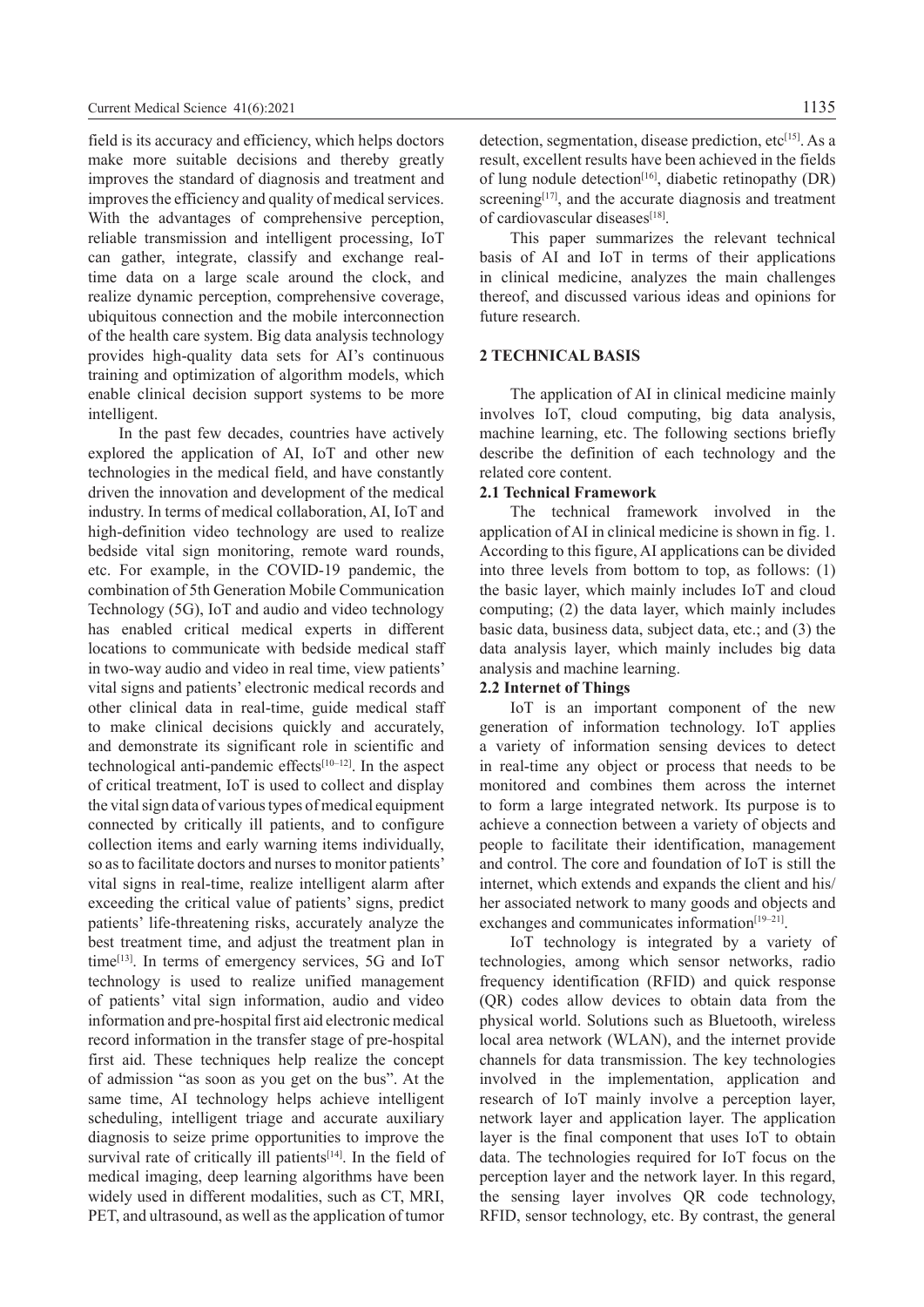

**Fig. 1** Technical framework of the application of AI in clinical medicine

AI: artificial intelligence; IaaS: Infrastructure as a Service; IoT: internet of things; LoWPAN: low power wireless personal area network; M2M: machine to machine; NB-IoT: narrow band IoT; PaaS: Platform as a Service; RFID: radio frequency identification; SaaS Software as a Service

technologies of the network layer include WiFi, narrow band IoT (NB-IoT), Zigbee, mobile communication technology (4G/5G, etc.), low power wireless personal area network (LoWPAN) and machine to machine  $(M2M)$  technology, etc<sup>[22]</sup>. Among these, 5G is a new generation mobile communication network that involves a high speed and low delay Dalian connection. 5G therefore greatly promotes the development of IoT and better meets the needs of IoT applications, including mobile medical and emergency needs<sup>[23]</sup>.

IoT serves a vital role in the medical industry, especially as 5G empowers the existing medical service system, and enables medical staff, patients, and hospital managers to work smarter, more accurately, and more actively. This allows clinical care to develop rapidly toward mobile, intelligent, and visualized modes, while also improving service capabilities and management efficiency with telemedicine, emergency and first aid. IoT also facilitated new application scenarios such as diagnosis and treatment collaboration and intensive care based on 5G converged networks[24].

## **2.3 Cloud Computing**

Cloud computing is a type of distributed computing that decomposes the huge data computing processing programs into countless mini programs through the "cloud" network. The cloud then processes and analyzes these mini programs through a system composed of multiple servers to obtain the results and return them to users. Cloud computing is a new computing paradigm that aims to provide end users with a reliable, customized and dynamic computing environment with quality of service assurance. In

general, cloud computing service types are divided into three categories, namely Infrastructure as a Service (IaaS), Platform as a Service (PaaS) and Software as a Service (SaaS)<sup>[25, 26]</sup>.

The implementation of cloud computing requires a variety of technologies<sup>[27]</sup>. Virtualization technology provides a virtualized information technology (IT) infrastructure on demand and allows users to access cloud resources through a customized network environment. This is the foundation of cloud computing since it provides flexible and scalable hardware services. Service process and workflow technology automatically arrange services from different sources and types by providing a complete set of service templates to form a transparent and dynamic service flow or workflow transparently for users. Service-oriented architecture (SOA) technology and cloud computing services are usually exposed as web services, which need to follow industry standards such as web service description language (WSDL) and universal description discovery integration (UDDI). Network storage technology and programming models use network storage technology to provide storage capacity for users to rent, and provide users with simple cloud programming models to adapt to the cloud infrastructure.

Cloud computing makes it possible to provide medical services with high efficiency and low cost, and helps to improve the quality of patient services. For example, the use of cloud computing can achieve data exchange and sharing between different systems, achieve mutual recognition of test results, provide strong support for remote consultation, enlarge high-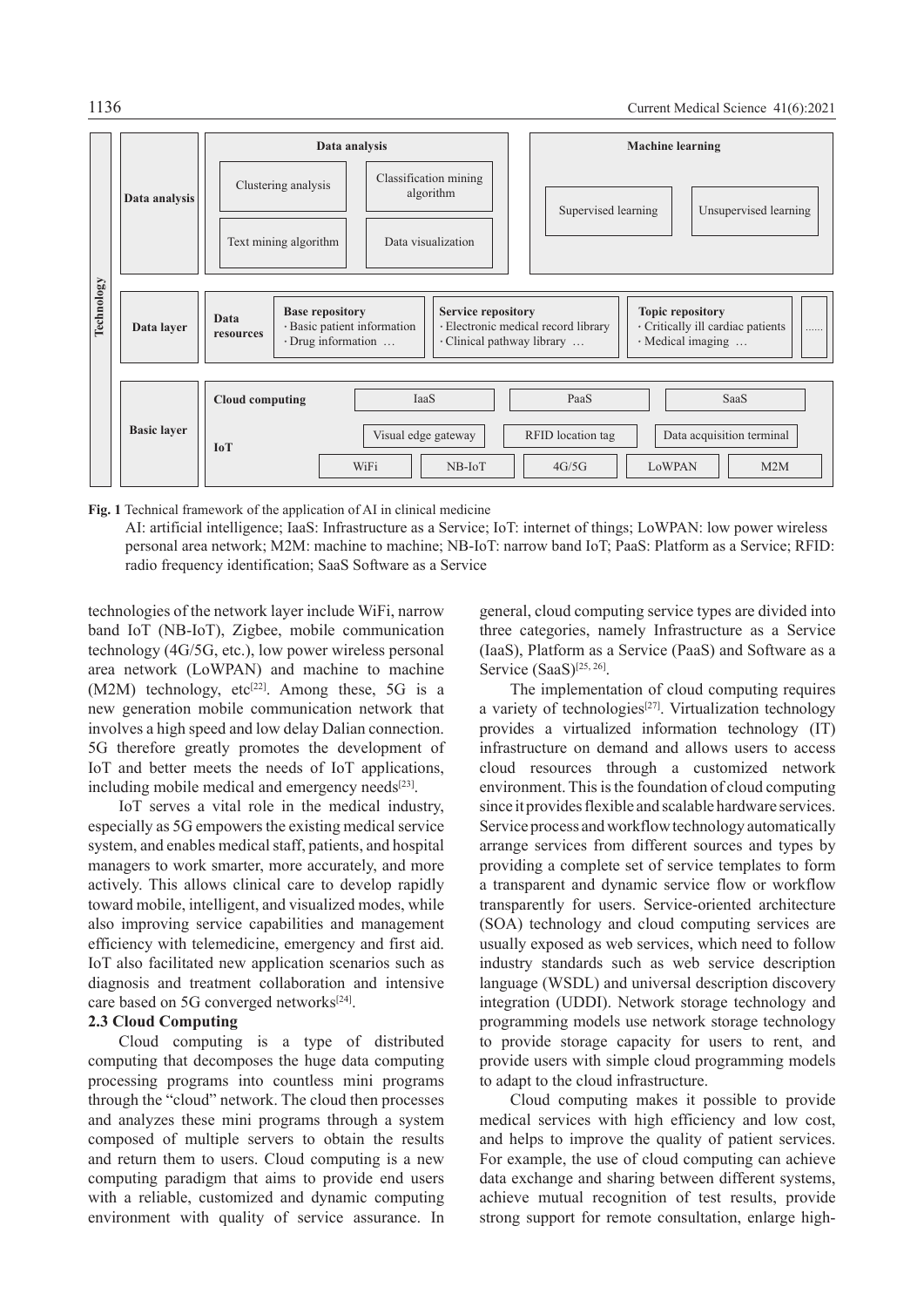quality medical resources, and alleviate the difficulty of seeing a doctor<sup>[28]</sup>.

## **2.4 Big Data Analysis**

The purpose of big data analysis is to extract knowledge, help make predictions, identify trends, find hidden information, and make decisions $[29]$ . Data mining technologies mainly include clustering analysis, classification mining algorithms, text mining algorithms and data visualization techniques.

Cluster analysis divides data into different groups according to some measure of closeness. This is an exploratory analysis that functions by giving a classification rule in advance and can automatically classify sample data. The classification mining algorithm aims to establish a map from the input data to the classification labels. Classification mining algorithms mainly include a decision tree<sup>[30]</sup>, Bayesian inference<sup>[31]</sup>, and artificial neural networks (ANNs)[32]. Decision tree learning is a case-based inductive learning algorithm, which focuses on inferring the classification rules expressed in the form of decision tree from a group of disordered and irregular cases. Bayesian inference is a graphical pattern technique used to represent the connection probability between variables, and provides a natural method to represent causal information to discover the potential relationship between data. An ANN is a parallel nonlinear dynamic system model, which is a mathematical model for information processing similar to the structure of synaptic connections in the brain. The text mining algorithm $[33]$  is a process of obtaining users' interested or useful patterns from unstructured text information, and extracting previously unknown, understandable and ultimately available knowledge from a large number of text data. This approach mainly includes text preprocessing, text word segmentation, text mining, semantic analysis, etc. Data visualization technology[34] refers to the theory, methodology and technology of using computer graphics and image processing technology to convert data into graphics or images, and to interactively display and process them.

Big data analysis technology can play an important role in disease prevention, diagnosis and treatment, clinical scientific research, and drug application effect comparison[35, 36].

#### **2.5 Machine Learning**

Machine learning is a special data-driven analysis method, which can build models automatically in order to find statistical patterns in high-dimensional and multivariate data sets. The theme of machine learning technology is pattern recognition, which provides support for the prediction and decision-making process of diagnosis and treatment planning[37, 38].

There are two main types of machine learning. The first method is supervised learning, which trains algorithms using specific examples. The machine receives a certain number of inputs and correct outputs, and learns to identify errors by comparing empirical results with the correct outputs. This way of learning is used when history can be used to predict future events and mainly focuses on classification and regression. Another method is unsupervised learning, where the machine must actively explore the data through a development model to discover hidden patterns in the data without being informed of any correct output. This method is often used to locate and distinguish outliers, and mainly focuses on clustering methods<sup>[20]</sup>.

In the medical field, structured data accounts for about 20% of the current electronic medical records, and the other 80% is made up of unstructured data. In addition, the nature of medicine is a narrative, which implies that machine learning technology in the medical field needs to focus more on the relationship between organizing and establishing a large amount of unstructured raw data, and to use and understand such data on a large scale. This will be very beneficial to the medical field and may have a wide range of implications<sup>[20]</sup>.

## **3 ALGORITHMS AND METHODS**

The related applications of AI and IoT in clinical medicine are mainly related to activity identification, behavior recognition, anomaly detection, auxiliary decision-making, anonymization, privacy protection and other technical fields. The following is a brief description of the core algorithms and methods involved in various technical fields.

#### **3.1 Activity Recognition**

In clinical medicine, inertial sensors are mainly used to monitor the activities of patients using activity recognition technology. The main processing steps include preprocessing, segmentation, feature extraction, reduction and classification. Each step involves distinct algorithms and methods to properly execute<sup>[39]</sup>.

**3.1.1 Preprocessing** The data obtained by a sensor must first be preprocessed to remove high-frequency noise within the data. the methods that can be used include nonlinear, low-pass median, Laplace and Gaussian filters, etc. While useful information is retained, the original data still need to be represented. Common methods to do this include the following: Piecewise Linear Representation (PLR); Fourier Transforms (FTs), which can retain the original information and also reduce the dimension of data; and Wavelet Transforms (WTs), which can better represent functions with discontinuity and spikes. Among these methods, the Discrete-WT (DWT), where the wavelet is discretely sampled, is a powerful method to identify the conversion between gestures and to eliminate the noise in activities such as walking and running.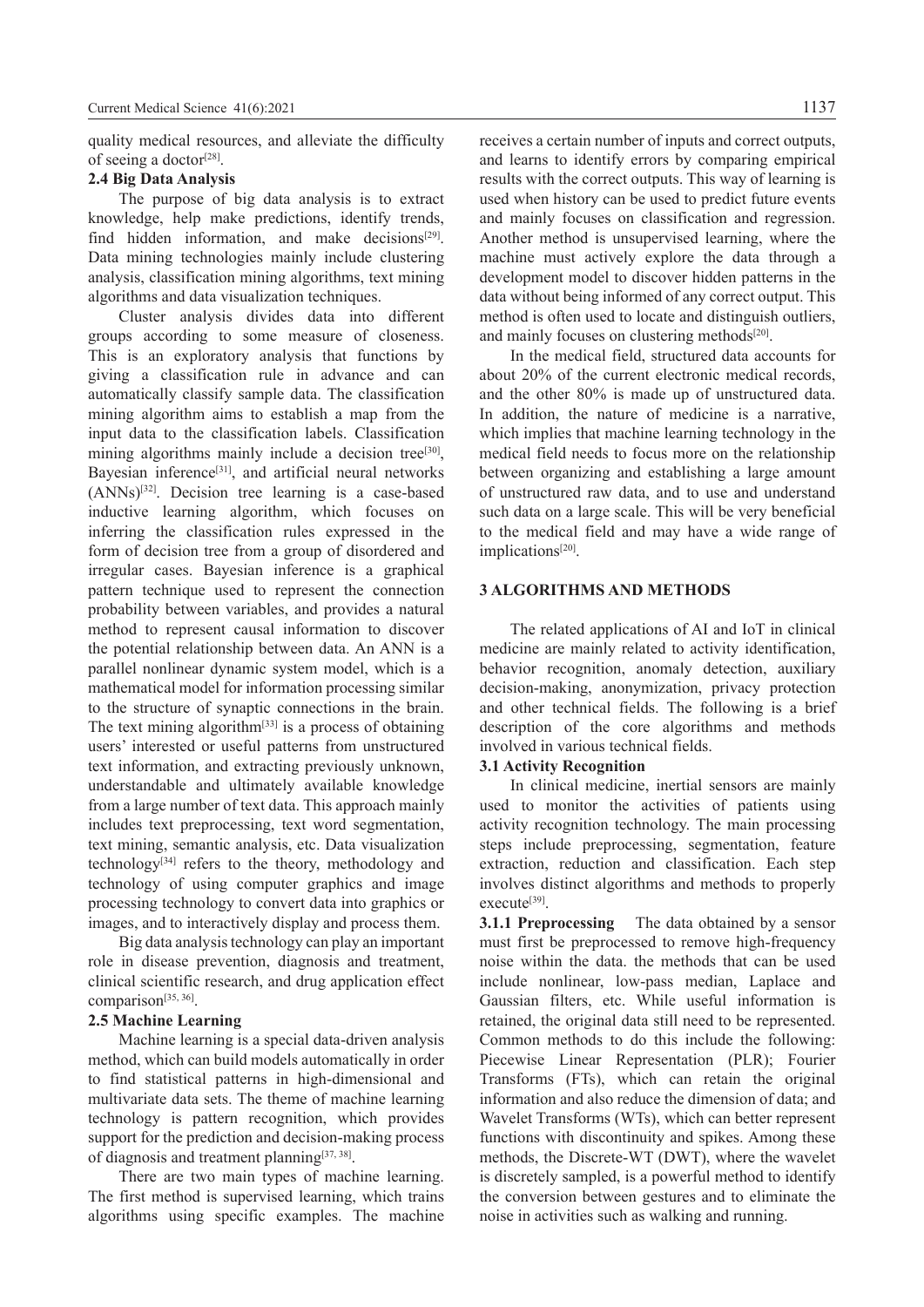**3.1.2 Segmentation** The difficulty of continuous activity recognition is to extract important and useful information from continuous sensor data streams. Therefore, it is necessary to adopt a segmentation method of time series data, which can be in the form of sliding window, top-down, bottom-up, sliding window and bottom-up. Among these options, the sliding window algorithm is simple, intuitive and online, and is most popular in the medical field. This approach starts with a small time series and adds new data points until the fitting error of the potential segment is greater than a user-defined threshold.

**3.1.3 Feature Extraction** The main feature types that can be extracted are as follows: time domain features, frequency domain features, time-frequency domain features, heuristic features, domain-specific functions, etc. Time domain features are extracted directly from a data segment, and include basic waveform features and signal statistics. The frequency domain characteristics focus on the periodic structure of the signal, which can be used to capture the periodicity of acceleration data in the frequency domain and can distinguish sedentary activity from strenuous activity. Time-frequency domain characteristics usually use wavelet technology to study the time-frequency characteristics of signals, and are mainly used to detect the transition between different activities. Domain-specific functions require functions tailored to specific applications, such as Time-Domain Gait Detection, which utilizes a timedomain algorithm for gait detection in addition to the Fast Fourier Transform (FFT). As a result, the accuracy of step size detection can reach 95%.

**3.1.4 Dimensionality Reduction** Dimensionality reduction generally includes feature selection and feature transformation. The purpose of feature selection is to select features with the strongest recognition ability and the greatest contribution to the performance of the classifier. This procedure will ultimately create a subset of the existing features and may be discovered using support vector machine-based feature selection, k-means clustering, Forward-Backward sequential search, etc. Feature transformation technology aims to map high-dimensional feature space to a much lower dimension, resulting in fewer original feature combinations. Effective methods for this include principal component analysis (PCA), independent component analysis (ICA), local discriminant analysis (LDA), etc.

**3.1.5 Classification and Recognition** Thresholdbased techniques are widely used to distinguish activities of different intensities. By contrast, pattern recognition technologies include decision tables, decision trees, Nearest Neighbor (NN), Naïve Bayes (Naïve Bayes, NB), Support Vector Machines (SVMs), Hidden Markov Models (HMMs), Gaussian Mixture Models (GMMs), etc.

#### 1138 Current Medical Science 41(6):2021

#### **3.2 Behavior Recognition**

Behavior recognition has always been a hot topic in computer vision research, and is also a key technical element in clinical applications. In intensive care, emergency rescue, rehabilitation and other scenarios, it can monitor the behavior of patients through remote video recording to effectively identify the movements of patients and provide a basis for treatment and evaluation. At present, the main methods of behavior recognition use a convolution neural network (CNN) or recurrent neural networks (RNN). The classic CNNs include AlexNet and VGG16, which can extract different features through various permutations and combinations of convolution, pooled and fully connected layers[40]. An RNN takes a piece of sequence data as the input, recurses in the changing direction of the sequence, and circulates the unit according to the chain connection<sup>[41]</sup>. Nowadays, most of the existing behavior recognition algorithms based on deep learning are developed on the basis of a double-stream network, 3D CNN and RNN, especially long short-term memory (LSTM).

For the deep learning algorithm of double-stream network-based behavior recognition, the object of behavior recognition is more video. Compared with a single picture, this algorithm needs to add time series information. Therefore, the double-flow convolution network learns the characteristics of spatial flow and time flow separately, and finally integrates them to obtain the recognition result. This method makes up for the lack of time flow characteristics in traditional methods. At the same time, the double-flow network can further subdivide the time flow into local time flow and global time flow, resulting in a three-flow network that can improve the robustness of spatio-temporal information and the accuracy of recognition results $[42, 43]$ .

In the 3D convolution-based behavior recognition deep learning algorithm, the 3D convolution results include height, width, and time dimensions. The optimal 3D convolution kernel size is recognized as  $3\times3\times3$ , and the network is designed with 8 convolution layers. 3D convolution includes the time dimension and can handle video data well, but the parameter settings are very complicated. Therefore, another P3D residual network (Pseudo-3D ResNet) that reduces network parameters can be used by employing ResNet's network framework with a  $1\times3\times3$  convolution (to obtain spatial dimensional features) and a 3×1×1 convolution (acquisition of time dimension features) in a cascade or in parallel instead of the  $3\times3\times3$  original 3D convolution. At the same time, a 3D/2D hybrid convolution module (MiCT) can also be used to process video data. The MiCT module increases the depth of the 3D CNN, can generate more advanced 3D features, and reduces the complexity of learning 3D features and spatiotemporal feature fusion $[44-46]$ .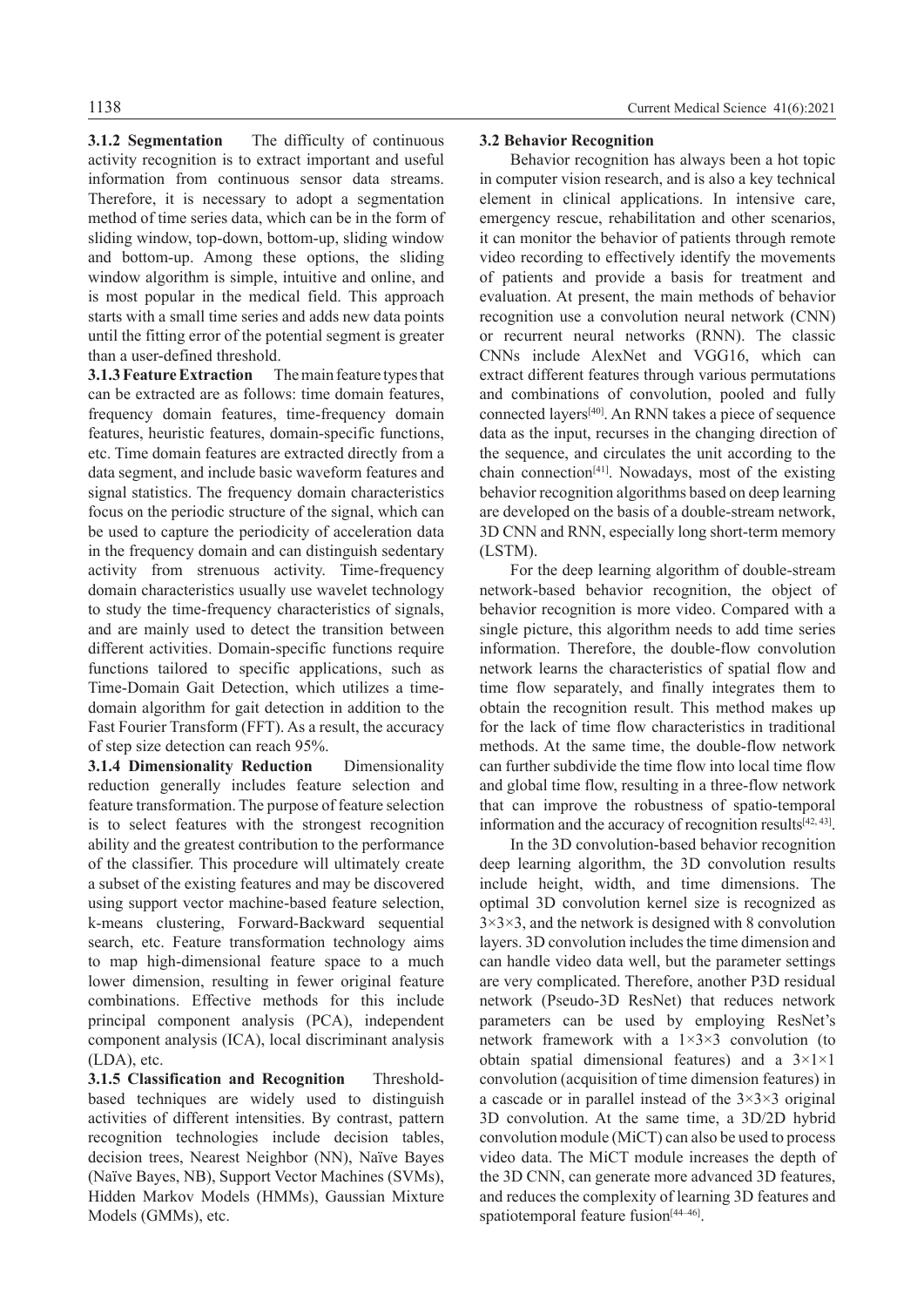In the LSTM network-based behavior recognition algorithm, the cyclic network module of an RNN can not only learn the current information, but also save the previous time series information. However, compared to the information with longer time series, an RNN is prone to the problem of gradient disappearance. At this time, an LSTM network can be used to solve this problem as it replaces the hidden layer nodes in the original RNN model with a memory unit and utilizes cell states to store historical information. Therefore, three gate structures are designed to update or delete the information in the cell state through a sigmoid function and point-by-point product operation $[47, 48]$ .

#### **3.3 Abnormal Detection**

The purpose of abnormal detection is that some data that are inconsistent with the rest of the data or do not follow the expected trends or characteristics[49]. Abnormal detection helps to identify abnormal behavior in medical treatment so as to improve the safety thereof. The main techniques of abnormal detection can be divided into supervised learning and unsupervised learning.

Supervised learning needs labeled data to create a training set and then uses a support vector machine or similar classifier to effectively perform supervised learning. However, in practice, the tagged data used for abnormal detection is rarely available and it is difficult to cover all possible exceptions that may occur in a domain. This often results in unsupervised learning being the most widely used for abnormal detection problems. Unsupervised learning is of special importance in unknown disease detection, new drug discovery, fault diagnosis and identification. Abnormal detection algorithms using unsupervised learning can be divided into distribution-based, depth-based, distance-based, clustering-based and density-based algorithms. The relatively simple unsupervised method is to use clustering algorithm to identify objects in small clusters or objects that are not assigned to any clusters. Based on the premise that exceptions occur in sparse neighborhoods, some unsupervised techniques are based on the distance between the instance and the nearest neighbor. The commonly used proximity algorithms are the approximate K-nearest neighbors (AKNN) method, reverse K-nearest neighbor (KNN) and local outlier factor. Other popular methods include statistical and probabilistic analyses. The abnormal detection method includes two steps: outlier analysis, score allocation and score transfer<sup>[49, 50]</sup>.

## **3.4 Auxiliary Decision-Making**

Auxiliary decision-making is used to improve the speed and accuracy of doctors' diagnoses. It uses data mining technology to establish a classification model based on medical multi-dimensional data, and provides the corresponding diagnosis according to the new patient symptoms[51].

The prediction tasks of auxiliary decisionmaking can be divided into two types: predictive and descriptive. The predictive task is to infer a function from a set of marked training samples by mapping data samples based on both the input and output (supervised learning). For example, a neural network, classification/ regression tree and support vector classifier/regression are supervised learning algorithms. By contrast, descriptive tasks attempt to infer untagged input data, such as clustering and association techniques. They group objects into clusters or find some interesting associations between variables in the database. These techniques include k-means clustering, hierarchical clustering and frequent itemset rule extractor. In these methods, clinical data classification is the key, which needs to be selected from ensemble, decision tree, rulebased, Bayesian and neural network classifiers<sup>[52]</sup>.

The C4.5 decision tree algorithm is a common classification algorithm with a main goal of building a decision tree from examples and their data sets. The algorithm follows the divide-and-conquer model, and each step tries to find the best attribute for segmenting the data set by calculating the entropy and information gain. Currently, a variety of data mining techniques have been used to diagnose a variety of diseases, including heart disease, diabetes, lung cancer, etc. In SVMs, KNNs and neural networks, C4.5 exhibits the highest accuracy. At the same time, compared with Bayesian networks, J48 exhibits a higher performance accuracy. Therefore, the decision tree is the most accurate classification model in medical applications $[33]$ .

#### **3.5 Anonymization and Privacy Protection**

The basic information of patients, test results, diagnostic information and prescription information all belong to the category of private information. This information cannot be identified by other users without authorization, and therefore privacy protection technology needs to be used in data sharing to ensure the security of patient data.

At present, privacy protection technology that is implemented all over the world is mainly the "anonymous" method. K-anonymous can prevent the disclosure of identifying information, but cannot prevent the disclosure of attribute information. L-diversity is a group-based anonymous form that protects privacy in the dataset by reducing the granularity of the data representation. It is an extension of the k-anonymous model, which uses methods such as generalization and suppression to reduce the granularity of the data representation so that any given record is mapped to at least k different records in the data<sup>[53]</sup>. T-closeness is a further improvement of the anonymization of the L-diversity group and also extends the L-diversity model. This method distinguishes the value of the attribute by considering the distribution of the value of the attribute, and exhibits a primary advantage in that it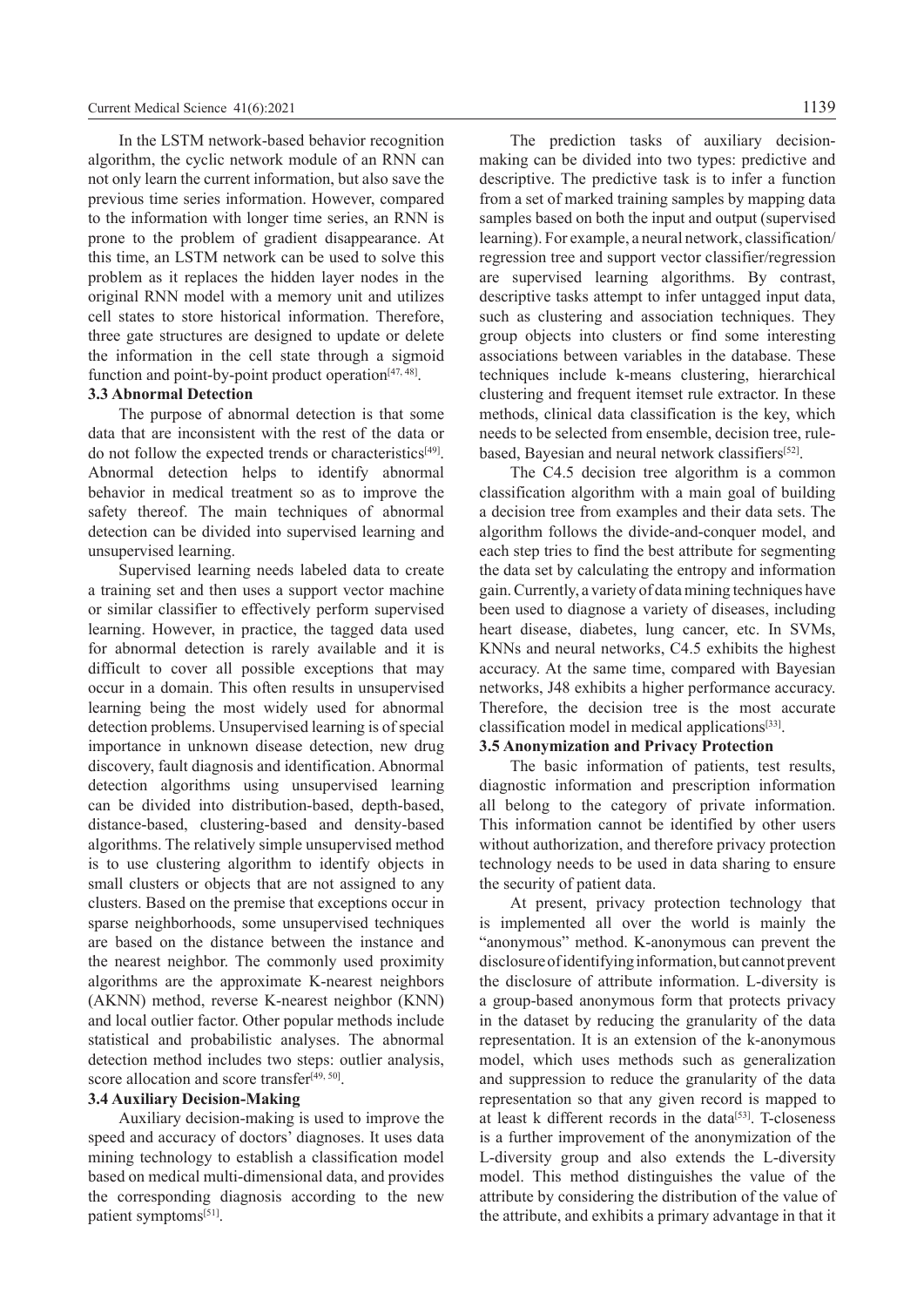intercepts the exposure of the attribute.

In order to prevent an attack and reveal personally private information from published data, a differential privacy protection method based on fog computing can be adopted. A data publishing algorithm based on this was developed using MaxDiff histogram technology. Differential privacy is realized by adding Laplacian noise to the dataset. Even if the attacker has strong background knowledge, the owner can protect personal privacy from invasion and can thus improve the efficiency of big data for protecting personal privacy<sup>[54]</sup>.

To address the problem of data privacy protection in the process of machine learning and deep learning, differential privacy has improved and involves three privacy protection methods which include anonymizing first, learning first and anonymized learning. In the anonymizing first method, k-anonymous technology, followed by a machine learning algorithm, is used to anonymize the database. The learning first method first learns the data through a machine learning algorithm and then adds differential privacy noise to the results. In the anonymized learning method, each parameter in the machine learning model is anonymous<sup>[54]</sup>.

## **4 CLINICAL APPLICATIONS**

The in-depth integration of AI and IoT technologies enables the medical industry to become more intelligent and humane. This section summarizes and explains typical AI and IoT applications in clinical medicine.

#### **4.1 Remote Diagnosis and Treatment Collaborations**

In recent years, the advantages of remote diagnosis and treatment collaborations in optimizing the allocation of medical resources, reducing medical costs and improving the quality of medical services have become increasingly prominent. This focus has become a popular direction for medical development, and is also one of the important measures used to solve the problem of unequal allocation of medical resources[55].

Remote diagnosis and treatment collaborations, commonly known as remote consultation or remote medical consultation, refer to a kind of medical diagnosis that provides medical information through modern communication tools, computers and network technology to realize cross-regional medical diagnosis. It further formulates and improves the treatment plan, and through the integration of high-quality medical resources, ensures that patients receive an effective and standardized diagnosis and treatment plan<sup>[55]</sup>.

Under the guidance of future trends, the dependence of the medical industry on IoT is converging on remote diagnosis and treatment collaborations. This collaboration can collect, record and analyze new data streams faster and more accurately by integrating resources such as computers, communication networks, medical technologies and devices, and by collecting and sharing information through the cloud<sup>[56]</sup>. Doctors are allowed to log into the telemedicine consultation system to designated beds through the internet, enabling patients to interact with medical experts and grass-roots medical staff in high-definition audio and video in a face-to-face way. This technology also allows doctors to consult patients about their illness and then share data in a secure environment. This solves the problem of uneven distribution of medical resources, breaks through the geographical barriers for patients to receive medical care, reduces the chances of infection and radiation among medical personnel<sup>[57]</sup>, improves the efficiency of ward rounds, realizes the reduction of high-quality medical resources, develops visits to diagnosis, treatment, nursing and other medical services, improves the level of primary health care, and reduces health care costs.

The collaborative model has been applied in many medical fields, such as the medical imaging cloud platform, which can centrally store image data uploaded by hospitals and various cooperative medical institutions to realize the sharing of image data information across these institutions. At the same time, this network builds a remote image consultation platform with the central hospital as the main body, realizes the auxiliary recognition of medical images with the help of AI technology, constructs a super multi-disciplinary joint diagnosis and treatment model, and provides services that include remote consultation, remote guidance and remote training for grass-roots hospitals. This in turn enhances the accuracy of diagnosis and treatment, and improves the level of primary medical care. Fig. 2 is a schematic diagram of the remote image consultation platform with the central hospital as the main body.

With the rise of AI and IoT technology, telemedicine will gradually break through the limitations of current technology, allowing anyone to obtain quality and valuable medical services anywhere in the world. In the future, remote diagnosis and treatment collaboration will be available everywhere.

## **4.2 NICU Scenario Application**

In 2019, data released by the United Nations Children's Fund showed that 46% of deaths among children under the age of five occurred during the neonatal period<sup>[58]</sup>. With the improvement of obstetrics and neonatal intensive care treatment technology, the survival rate of premature infants, especially very low and ultra-low birth weight infants, has increased significantly. As a result, problems such as brain damage, infection, and breathing impairment of premature infants have gained more attention. How to predict early neonatal-related high-risk symptoms has evolved into the center of neonatal intensive care unit (NICU)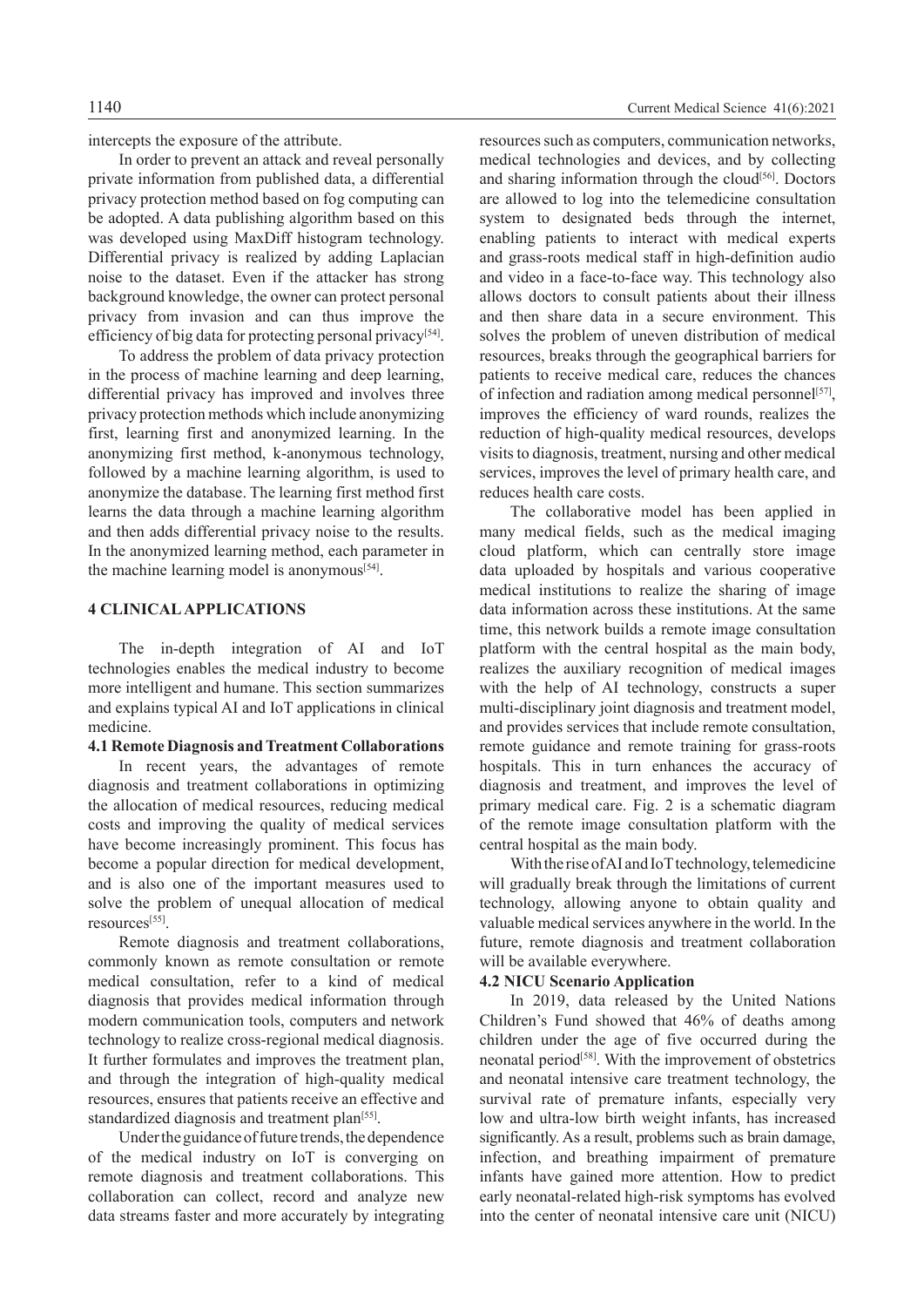Image inspection equipment





**Fig. 2** Schematic diagram of a remote imaging consultation platform with a central hospital as the main body

work. However, how to implement standardized, accurate, and evidence-based management in neonatal intensive care medicine and how to conduct in-depth clinical research are issues that need to be discussed by neonatologists. In recent years, the digital-driven clinical research paradigm has brought new ideas to clinical medicine<sup>[59, 60]</sup>.

Based on the new concepts of big data, machine learning and AI technology, the digital-driven clinical research paradigm explores the correlation between data by obtaining the relevant information, algorithms and models of the research as comprehensively as possible. It is mainly reflected in two aspects, namely the in-depth development and utilization of multivariate data and the AI-aided clinical decisionmaking system based on multi-dimensional data. In order to make full use of a large number of real-world patient information, it is necessary to collect, process and apply the data through medical IoT and other information technologies. AI-assisted interpretation

of medical images, electroencephalograms (EEG), pathological pictures and fundus images can correctly carry out early warning and diagnosis of relevant diseases. Besides, the diagnosis and treatment decision-making system combined with medical history, pathology, imaging and patient outcomes can recommend individualized treatment plans and predict treatment prognosis for related diseases. Therefore, in neonatal critical medicine, we can learn from the success of the above-mentioned medical field $[61, 62]$ .

There are massive and multi-dimensional clinical data in the NICU, which suggests that the digitaldriven clinical research paradigm is helpful to realize the rapid and accurate diagnosis and treatment of critical newborns. For critical newborns, in addition to the collection of some routine symptoms and signs, the dynamic monitoring data of the instrument and the parameters of different developmental stages are also very important in clinical decision-making. Such important parameters include real-time vital sign data,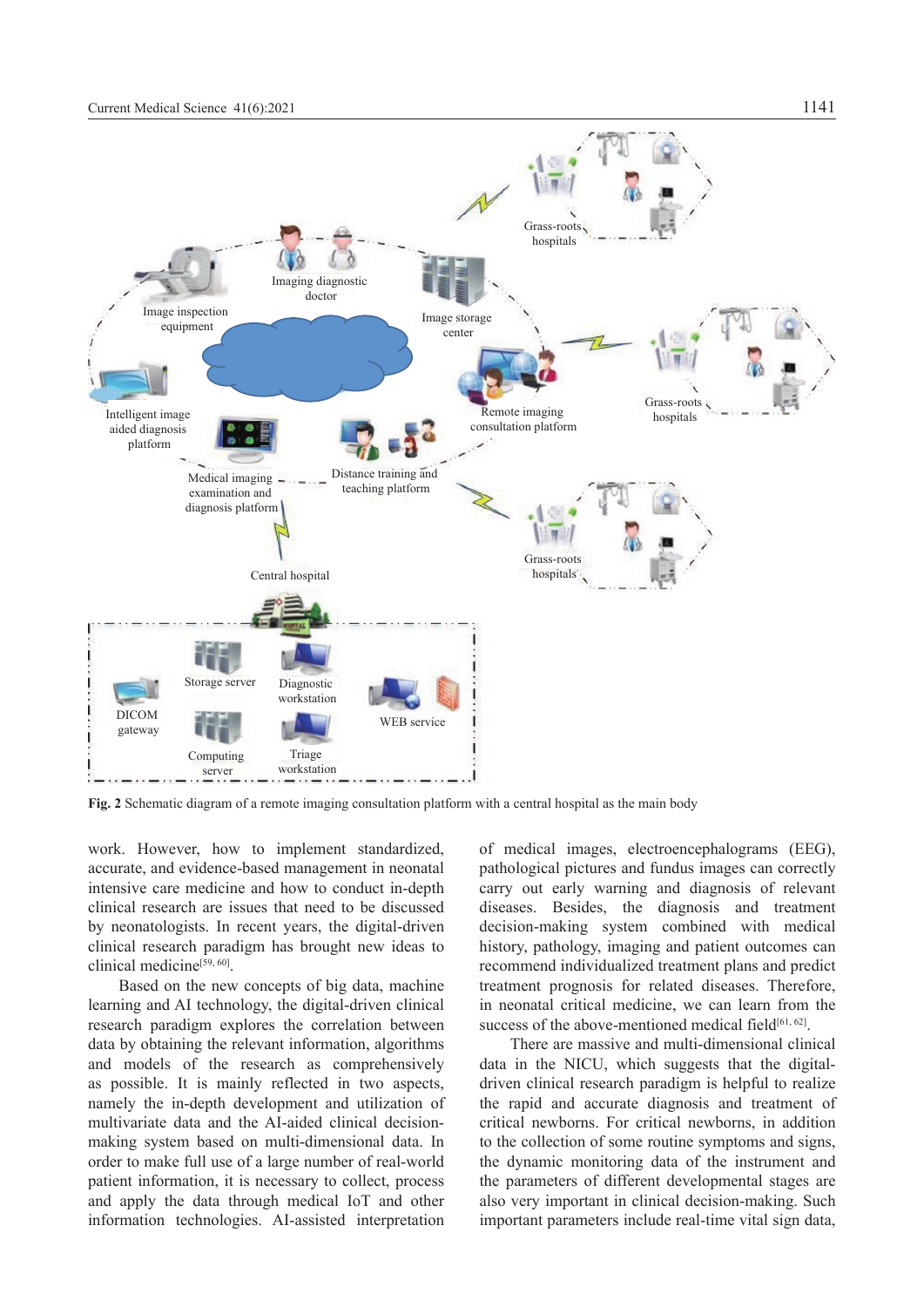blood biochemical data, EEG and imaging data. Fig. 3 shows the monitoring of the vital signs of newborns during sleep using physiological radar monitoring systems (PRMS) based on IoT technology<sup>[63]</sup>.

Clinical medicine is entering a digital age. The NICU is an important practical field to realize digital medical treatment. Combined with the real-time vital sign data of patients obtained by medical IoT, the data of electronic medical record systems and all kinds of imaging data can help machine learning and AI methods to actively explore the unknown of neonatal critical medicine<sup>[64, 65]</sup>.

## **4.3 CCU Scenario Application**

The cardiology intensive care unit (CCU) mainly treats critically ill patients with heart disease. In the



**Fig. 3** Monitoring of newborn's vital signs based on IoT technology PRMS: physiological radar monitoring systems; EMG: electromyography; EEG: electroencephalogram; ECG: electrocardiogram

treatment process, emerging technologies urgently need to be introduced to quickly and accurately identify the risk factors of critically ill cardiac patients, and then to help doctors make prognostic predictions and medical decisions.

In terms of the combination of AI and IoT, Kannathal *et al*[66] adopted neural network algorithm to collect ECG data from ECG machines through IoT for analysis and diagnosis. This work showed that these signals can be divided into normal, abnormal, and critical groups, with an accuracy of 99%, which is sufficient to identify critically ill heart patients. Fig. 4 shows the grading system for patients with heart disease. Sengupata et al<sup>[67]</sup> applied a cognitive computing method to identify and diagnose constrictive pericarditis and restrictive pericarditis by means of IoT and echocardiography data collected from ultrasound equipment.

The prognosis of critical heart disease is more complicated than that of ordinary heart disease. The use of AI and IoT technology to monitor patients and provide feedback plays an important role in the rehabilitation of patients with critical heart disease. Schoenrath et al<sup>[68]</sup> introduced an AI-assisted Lokomat system to train patients with "gait therapy" after cardiac surgery. The system can generate an exercise plan according to the condition of patients and feedback from the effect of exercise. At the same time, the program did not increase the risk of knife edge infection, and provided a safer and effective exercise rehabilitation method for patients after cardiac surgery. Ottaviano *et al*<sup>[69]</sup> developed a cardiac rehabilitation



**Fig. 4** Schematic diagram of the grading system for heart disease patients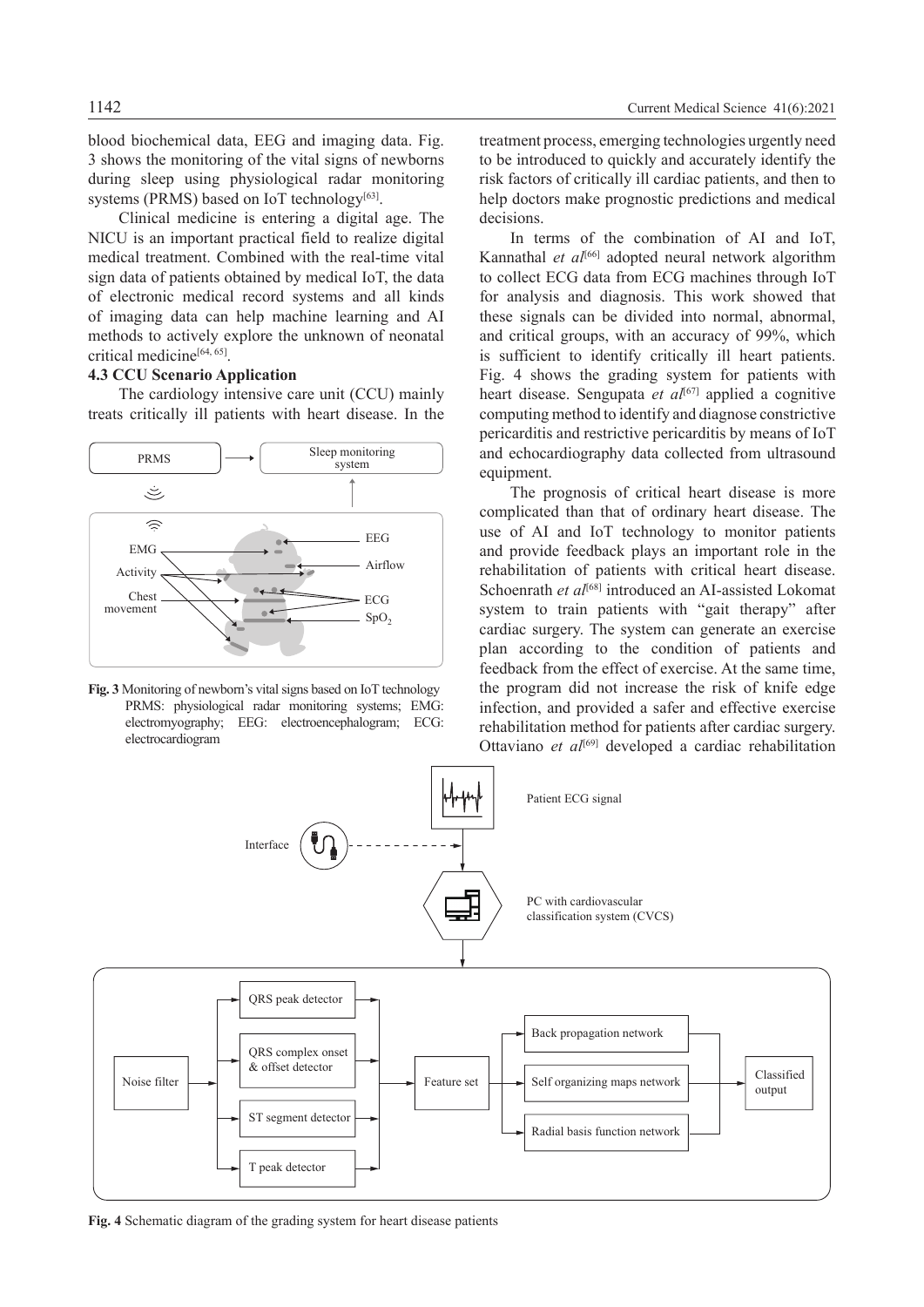system to improve the prognosis of patients with myocardial infarction. The system formulated exercise programs according to patients' disease and lifestyle information and monitored patients' vital signs during exercise to estimate their exercise intensity and promote productive exercise habits. This in turn helped realize individualized guidance for patients' cardiac rehabilitation.

## **4.4 Scenario-Based Applications of Emergency and First Aid**

Emergency treatment has always been faced with a relative lack of medical resources, including the need for rapid triage and treatment of emergency and critically ill patients, as well as the uneven level of diagnosis and treatment of medical staff. This directly points out that using AI and IoT technology to analyze and deal with a large number of emergency diagnosis and treatment data will provide important guidance for rapid and accurate diagnosis and treatment.

As an important part of the emergency medical system, pre-hospital first aid is of great significance for rescuing emergency and critically ill patients. This improves their prognosis and promotes recovery, indicating that it is very important to use advanced technology to carry out early warning and intervention in pre-hospital first aid. Chen *et al*<sup>[70]</sup> predicted and visualized the needs of pre-hospital emergency medical care through the combination of machine learning algorithms and geographic information systems (GISs). In addition, we are also studying the use of IoT technology to collect patients' vital signs data, combined with electronic medical records and other information, to build an intelligent early-warning model to carry out real-time grading of the critical degree of patients in the ambulance.

In the prediction of early disease diagnosis, because of the heavy emergency work in the past, how to early and accurately identify the diagnosis and treatment intervention has been one of the most important tasks of the emergency department. Now, with the help of AI and other means, we can carry out early auxiliary diagnosis, improve the efficiency of diagnosis and treatment, and reduce the rate of missed diagnosis. Tsien *et al*[71] adopted machine learning and other techniques to screen acute myocardial infarction in patients with emergency chest pain. Green *et al*<sup>[72]</sup> also constructed a prediction model of emergency acute coronary syndrome using a neural network.

The prediction of disease prognosis in emergency work is also important in clinical work. Bentley *et al*<sup>[73]</sup> analyzed the head CT of patients with ischemic stroke using AI technology, and predicted the outcome of cerebral hemorrhage after thrombolysis.

In order to deal with the occurrence of public emergencies such as COVID-19 pandemic, it is necessary to establish a monitoring and early warning

mechanism for public health emergencies. We also need to make use of the combination of IoT, AI and emergency rescue to further improve the early warning mechanism for major disasters, improve the medical treatment security system and build an intelligent decision-making system. Toltzis *et al*[74] built a corresponding model through AI technology, which identified children who needed to be admitted to the intensive care unit for a short time among patients with mass casualties caused by disasters. France *et al*<sup>[75]</sup> deduced the quantitative indicators and optimization methods of the hospital's ability to cope with the surge of patients after disasters through computer simulation technology and other tools, which contributed to the improvement of hospital disaster emergency management capacity.

#### **4.5 VTE Scenario Application**

Venous thromboembolism (VTE) is a global medical problem. The risk of VTE in a hospital is related to the patient's condition, operation, etc. Multicenter studies show that the VTE prevention rate among Chinese inpatients is only 6.0% in internal medicine and  $11.8\%$  in surgery<sup>[76]</sup>. By contrast, an international cross-sectional study showed that the VTE prevention rate was 39.5% in internal medicine and 58.5% in surgery<sup>[77]</sup>. There are significant differences in the level of prevention between China and other countries in the world. About 5%–10% of hospitalized deaths in China are caused by VTE. Therefore, early identification of high-risk patients with VTE and timely intervention can significantly reduce the incidence of hospital VTE.

Based on the Caprini and Padua evaluation scales in Peking University Cancer Hospital, Wang *et al*[78] applied big data tools to extract the scoring index in real-time using intelligent control to automatically evaluate, push and detect early warning signs in terms of these scoring scale. This approach significantly improved the VTE evaluation rate of tumor patients. The VTE intelligent risk assessment technology based on big data technology has raised the in-hospital VTE evaluation rate from 11%–87% by hand to 100% by machine. This incorporated the full Caprini evaluation of surgical patients and the full Padua evaluation of internal medicine patients.

With the help of the information system, Meng *et al*[79] constructed a VTE prevention and treatment system based on big data and AI. In the daily use of the system, it helped medical staff evaluate and manage patients through pre-reminders, automatic filling, and clinical decision-making. Xuanwu Hospital, Capital Medical University, through the construction of a VTE prevention and treatment system, has demonstrated that the quality control of VTE prevention and treatment can be detected before and counted during the event.

# **4.6 Scenario-Based Application in Custodial Care**

A monitoring system is an important tool for a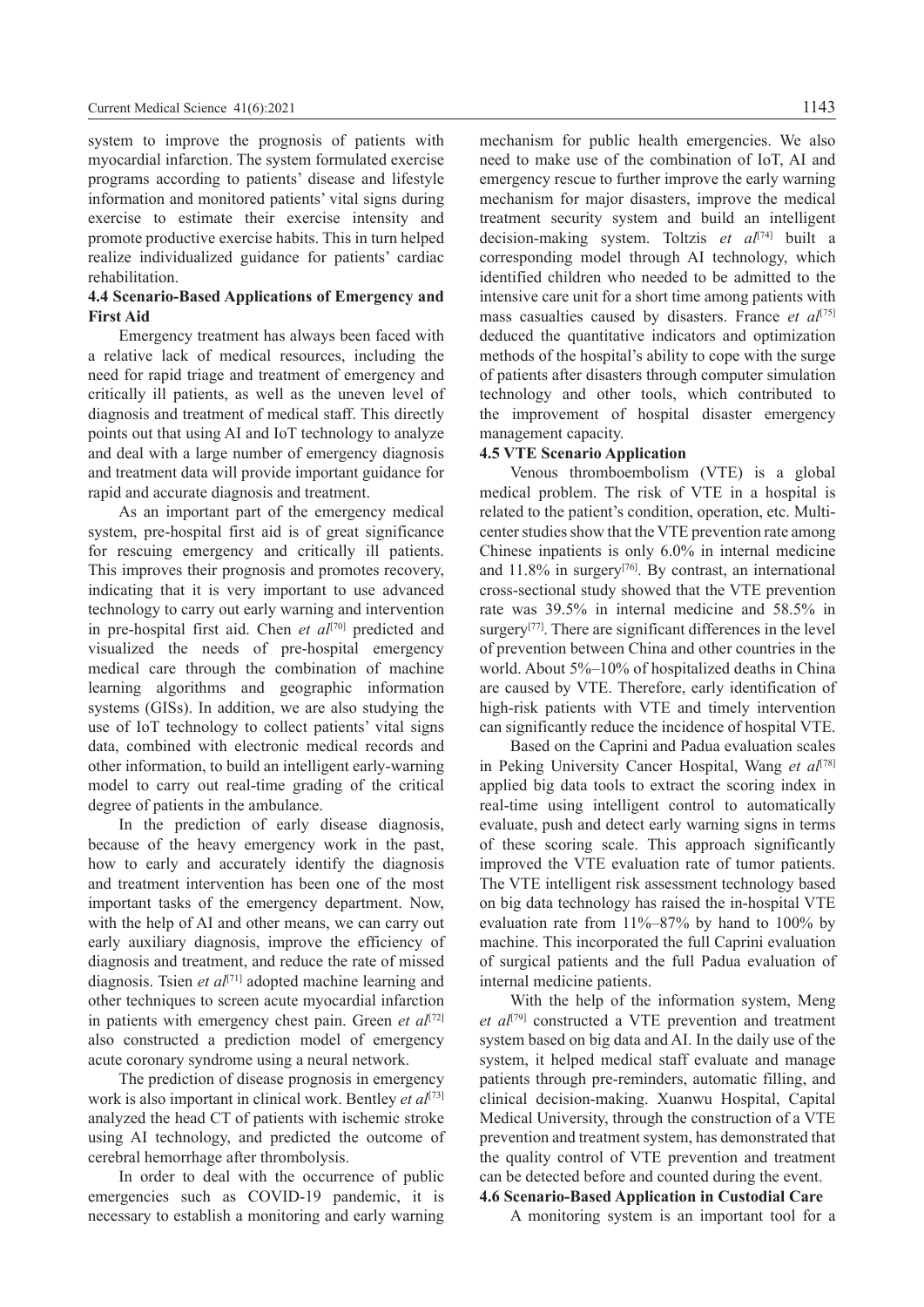hospital to monitor patients. These systems use AI, IoT, big data and other technologies, including bedside monitoring equipment, acquisition and transmission equipment and monitoring software. The main function of these systems is to collect, calculate and present the patient's vital sign parameters in real-time, and to generate alarms by identifying abnormal values to

ways. Vitalerter, an Israeli digital health brand, has designed a contactless continuous monitoring and early warning protection program based on advanced biosensors and deep learning to provide continuous and contactless vital sign monitoring and cloud-based early warning protection services for long-term care of patients. Exemplary features of these systems include the contactless detection of patients out of bed, the continuous measurement of heart and respiratory rate, and the accurate analysis of body movement. In case of adverse events, the system will automatically issue a voice alarm to remind nurses to intervene immediately and reduce the risk of falls, pressure sores and septicemia. Fig. 5 shows a schematic diagram for monitoring the vital signs of patients in a non-contact manner<sup>[80]</sup>.

improve the level of monitoring and nursing in many

In the practical application of a monitoring system, noise and pseudo-error interference, weak sensors and unreasonable threshold settings often lead to excessive false-positive and false-negativeal alarms, which lead to alarm fatigue for medical staff. The American Academy of Emergency Medical Research has listed alarm fatigue as one of the "top ten medical technical hazards'<sup>[81]</sup>. Alarm fatigue reduces the attention and response speed of nurses to the real critical alarm, who may eventually ignore or even turn off the alarm completely. These behaviors pose a significant threat to the life and safety of patients.

Clinical studies have confirmed that the parameter threshold of a monitor cannot be set reasonably based on the patient's condition and has become one of the common factors contributing to alarm fatigue. All the



**Fig. 5** Schematic diagram of a non-contact patient's vital signs monitoring program

parameters of the monitoring system are equipped with default thresholds, but these default values can not meet the individual needs of the disease, and often result in a large number of worthless alarms[82]. Therefore, improving the rationality and ease-of-use of the threshold setting is of great significance to alleviate alarm fatigue. Neusoft Hanfeng collects the data of the monitor in real-time through an IoT acquisition terminal, independently calculates and analyzes the physical parameters of each patient, establishes an independent alarm threshold for each patient according to the patient's personal condition, and dynamically modifies the threshold interval through continuous monitoring to greatly reduce the occurrence of an invalid alarm.

According to an ICU alarm survey in Germany, 87% of health care workers believe that less than half of the alarms need to be dealt with, and 52% think that less than 25% of the alarms are of clinical significance<sup>[83]</sup>. Short-term transient threshold overlimit alarms are often caused by patients turning over, coughing or other reasons, and most of these alarms do not need to be treated. Therefore, in view of this clinical actual situation, Dongsoft Hanfeng developed the alarm delay function and classified the alarm situations. For the important alarm, it was triggered immediately. By contrast, for the secondary alarm, if the information that falls back to a normal level immediately after exceeding the threshold, or if the information that exceeds the threshold is not high, it will carry out delayed trigger or de-trigger processing. **4.7 Clinical Application of Medical Imaging-Assisted Diagnosis**

Medical imaging data account for up to 90% of clinical medical data, and intuitive and clear data is the key factor affecting clinical diagnosis. AI is widely used in intelligent image recognition, intelligent assistant personalized diagnosis, human-computer interaction aided diagnosis, precision treatment assistant decisionmaking, etc.

Google's Gulshan team<sup>[84]</sup> developed a deep learning algorithm for detecting diabetic retinopathy and diabetic macular edema. This same team and ophthalmology experts collected more than 120 000 retinal fundus images, trained a CNN algorithm model using part of the image data, and then intelligently classified the test image data for verification and evaluation. According to the results, this model exhibited good performance in the detection of diabetic retinopathy. In 2016, the results were published in JAMA, with this model providing an important reference for the American Food and Drug Administration (FDA) to review the diagnostic equipment of "diabetic retinopathy AI" in the United States.

The Esteva team of Stanford University[85] collected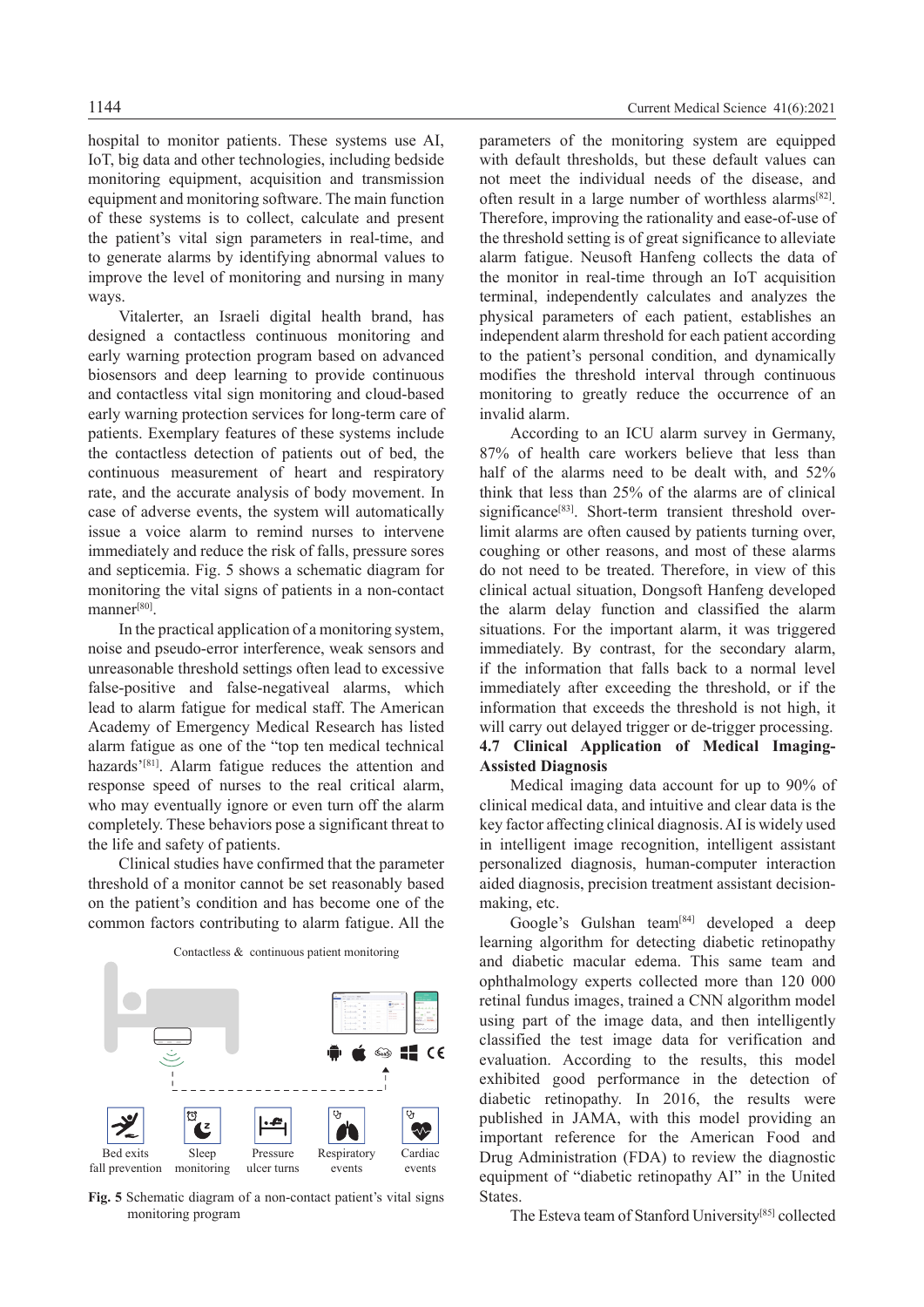about 130 000 images of skin lesions obtained by dermoscope scanning through the online dermatology information database, the International Skin Imaging Collaboration (ISIC) dermatoscope archives, the Edinburgh Library and Stanford Hospital. These images were marked, classified and verified by dermatologists to contain lesions from 2032 different diseases. Using these data, the Esteva team trained a CNN for skin cancer classification. After testing, the sensitivity and specificity of the model were comparable to the diagnostic level of dermatologists.

Zhang Kang's team[86] at Macau University of Science and Technology has developed an AI-based COVID-19 diagnosis system, which is based on lung CT images and can accurately diagnose, quantify and predict COVID-19. The system consisted of two parts, a lung lesion segmentation module and the diagnosis analysis module. Zhang Kang's team selected more than 43 CT images from the database of the China chest CT Imaging Research Union, and trained, crossvalidated and tested the system using these image data. Tests showed that the system exhibited superior sensitivity and specificity compared with the diagnosis of radiologists, and that the system reached the diagnostic level of middle and senior doctors.

#### **5 CHALLENGES AND TRENDS**

#### **5.1 Challenges**

With the integration of AI, IoT and the medical industry, intelligent medical IoT demonstrates various new features. IoT connection terminals have a large number of data modes that come in various forms and exhibit cross-domain fusion characteristics. Therefore, this field needs multi-disciplinary knowledge fusion, such as medicine, AI, big data, information engineering, etc. However, new features bring new challenges and smart medical IoT faces complex risks and challenges. **5.1.1 Information Security is Threatened** The number of intelligent medical IoT terminals is huge and they are deployed in clusters. Attackers can easily launch distributed denial of service attacks through violent cracking and by sending malicious data packets. These attacks result in network congestion, paralysis, service interruption, and are a threat to the diagnosis and treatment processes as well as the life and safety of patients.

Intelligent medical IoT collects a large amount of group life and health data, and its infrastructure includes virtual machines, cloud platforms, databases, middleware, web applications, etc. Due to software design, process design and other factors, there are security risks such as authentication bypass, unauthorized access, data tampering, remote control, service interruption, and more. Abdallah Soualmi *et al*[87] confirmed that there is a risk of affecting the

privacy and security of user data through the use of services and applications over the internet, and that unauthorized parties may steal, use, modify or destroy sensitive data.

**5.1.2 IoT Data Standards are Missing** Due to the large number of intelligent medical IoT equipment manufacturers, the quality of IoT terminal products is difficult to be effectively guaranteed, which brings the challenge of ensuring the reliability and quality of data<sup>[88]</sup>. However, the massive training set formed by IoT equipment-based group life and health data plays an important role in the accuracy of AI algorithms such as machine learning. Farhad Ahamed *et al*<sup>[89]</sup> mentioned that the data sets generated by IoT terminals may sometimes be biased and cannot fully cover all medical scenarios, which may greatly reduce the accuracy and effectiveness of intelligent diagnosis, and can eventually lead to the deviation of "personalized medical care".

At present, some progress has been made in IoT standardization, but it mainly focuses on architecture and security technology, including encryption lightweight, authentication, privacy control, etc. In the aspect of traditional medical informatization, although HL7 and other medical standardization organizations have issued reference information models such as Reference Information Model (RIM), V2.X, V3.0, Certified Data Analyst (CDA), etc., their applications mainly focus on traditional clinical information and are not compatible with IoT information and medical image data, multi-text data, waveform data, etc.

## **5.1.3 Risks Brought by the Refinement of Specialties**

The refinement of specialties is a major feature of modern medicine. Although targeted research on a disease or a specific medical field can effectively improve the rate of diagnosis and treatment, once a specialist is too detailed, doctors lack the overall concept of diagnosis and treatment. This scenario can easily lead to misdiagnosis. At present, the research of medical AI is often based on a certain disease to carry out research and clinical practice in a certain specialty. Such practice precisely initializes the subdivision of modern medicine in the field of AI so that its accurate diagnosis ability is affected. Medical AI should be oriented to the whole medical scene, and account for the multi-disciplinary, multi-modal and full diagnosis and treatment information to achieve an accurate medical goal.

**5.1.4 Impact of AI on Ethics** The emergence of AI in the medical field has had an impact on traditional medical ethics to a certain extent. It is difficult for patients to accept the computer to give advice on disease prevention, diagnosis, treatment and rehabilitation instead of doctors. This results in a reduction of patients' trust in doctors, which may lead to a series of doctor-patient conflicts and even legal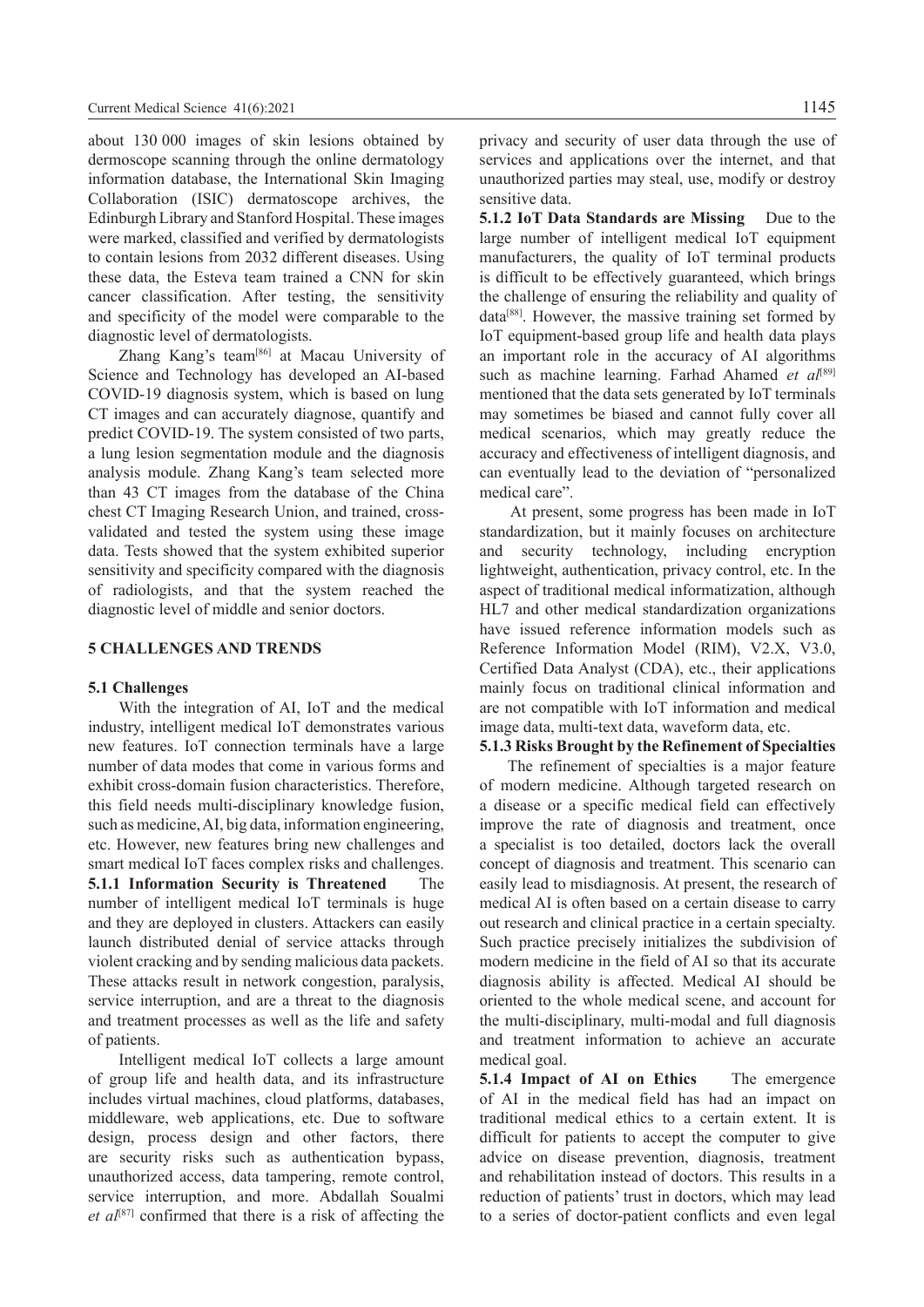disputes. At the same time, medical decision-making is more complex, and the effect of AI applications are closely related to the quality and coverage of training data sets and the advanced nature of AI algorithms. It is difficult to consider factors that are difficult to quantify, such as patients' economic affordability, patients' psychological tolerance to diagnosis and treatment plans, and different social habits in different regions of the world. Therefore, the decision made by AI may not be the optimal solution for patients after combining various factors. By contrast, it is one-sided and the decision-making process of AI requires the participation of medical experts.

#### **5.1.5 Medical Compound Talents are Lacking**

Extracting knowledge from massive life and health data, and achieving AI through clinical verification requires in-depth clinical analysis, information modeling, data extraction, AI algorithm construction, software and hardware research and development, clinical experiments and other processes. This also requires researchers to have deep expertise in both medical and technical fields, which are also knowledge-intensive industries. Although medical big data and medical AI are gradually on the rise, it is a pity that there are very few personnel who understand the characteristics of these two industries. In recent years, the education system has been aware of the lack of compound talent, and has carried out the construction of interdisciplinary talent training systems that try to solve this problem from the establishment of educational disciplines.

#### **5.2 Trends**

With the continuing development of AI and IoT technologies, the future of AI and IoT will be more widely and deeply applied to the medical field.

# **5.2.1 AIoT is Entering a Period of Rapid Development**

AIoT, namely "AI+IoT", is the inevitable outcome of the integration of AI technology and IoT, and is the advanced form of the intelligent development of IoT. AI and IoT are symbiotic technologies where IoT collects, transmits and processes real-world data through a variety of devices. AI complements IoT by mining and analyzing this data to increase the value of IoT. In recent years, the construction of smart medicine has provided the most direct application scenarios and data sources for AIoT, and the breakthrough of AI technology in the medical field has directly promoted the development of AIoT. With the outbreak of the COVID-19 pandemic, AIoT and big data technology have played a key role in epidemic tracking and antiepidemic technologies, promoting the rapid integration of a large number of AIoT scenarios. More applications are expected to continue to be popularized in the next decade. Fig. 6 shows the global market scale of AIoT in 2019 and 2022[90].

**5.2.2 AI is Becoming More Common on Edge Devices** Currently, most IoT applications that use AI

are implemented in the cloud because the technology of medical IoT is limited<sup>[91, 92]</sup>. In the future, more and more medical devices, from the examination and medical images, operating rooms, ICU, emergency departments, wards, and even wearable community and family health devices, will be connected to IoT terminals to form massive medical data. Edge computing has the advantages of strong practicability, ease-of-use and deployability, so it is embedded in the IoT access terminal of medical equipment for localized data computing, storage and edge intelligent services. In the near future, the IoT terminal products of medical devices with edge computing capabilities will become more and more mature. In addition, these devices will continue to emerge in hospital diagnosis and treatment plans, post-hospital rehabilitation and daily health management, which will contribute to the development of remote monitoring, medical imaging, telemedicine and other services. Fig. 7 shows the application of the fusion between the cloud and edge devices in the medical field<sup>[93]</sup>.

**5.2.3 Intelligent Monitoring, Early Warning and Intelligent Diagnosis Technology Applied in the Field of Infectious Diseases** Some developed countries have currently begun to explore the application of



**Fig. 6** Global market scale of AIoT in 2019 and 2022 AIoT: AI+IoT



**Fig. 7** The application of the fusion of the cloud and edge in the medical field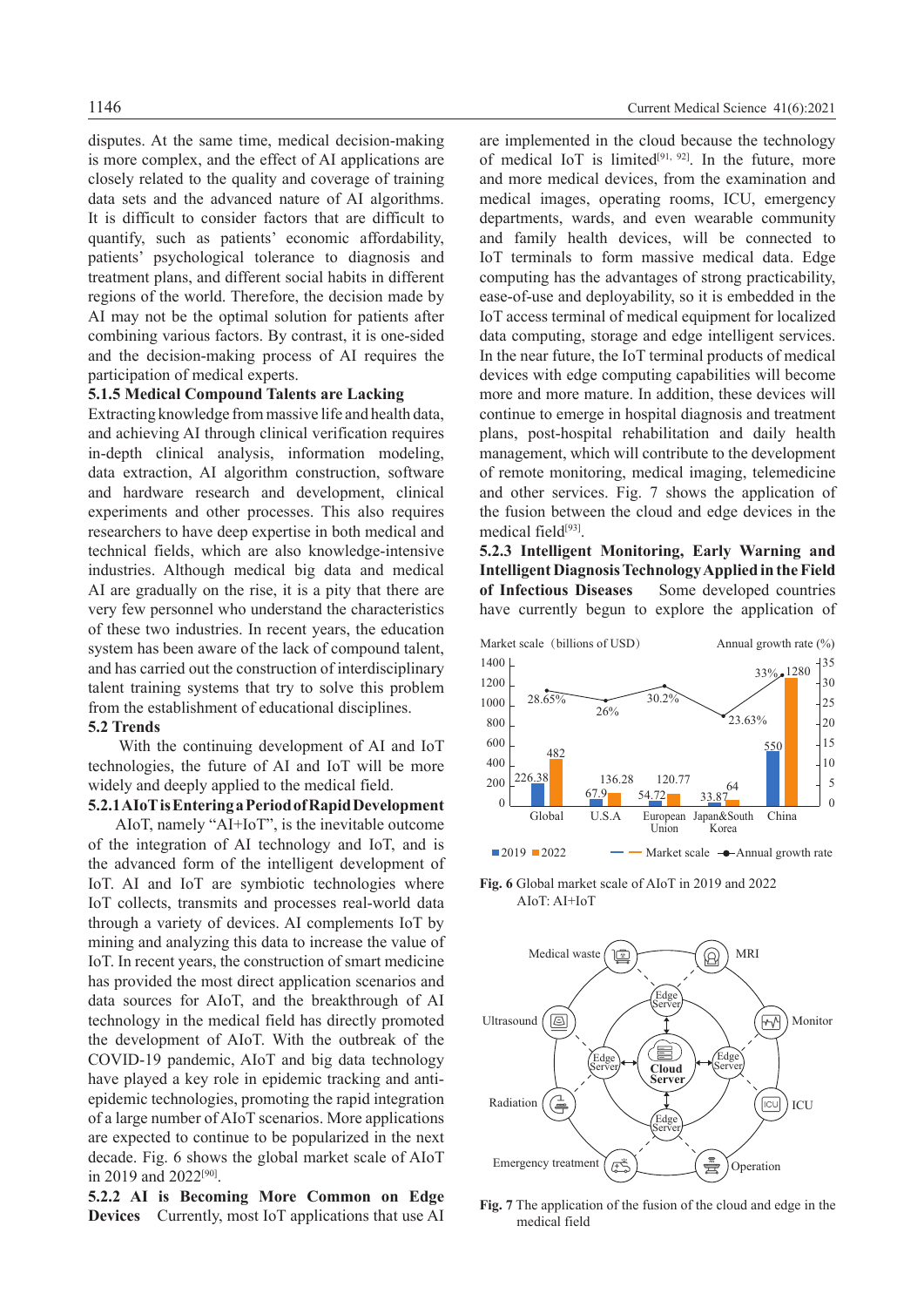pathogen and genome information integration in infectious disease surveillance and early warning<sup>[94,</sup> <sup>95]</sup>. The etiology, environment and sociology related to the spread of big infectious disease data are applied to carry out multivariate AI management analysis and early pandemic warning. In the field of diagnosis, the efficiency of clinical infectious disease diagnosis has been greatly improved through AI diagnosis technology and equipment<sup>[96]</sup>. In the future, the application of AI diagnosis technology and equipment for infectious diseases will make great breakthroughs in automatic sample processing technology, as well as rapid, sensitive, specific and high-throughput pathogen detection technology. These advances will promote host-based biomarker detection and detection technology.

**5.2.4 More Robot Products Will Enter the Medical Scene** With the aging world population, the demand of medical robots is gradually increasing, which has become one of the main application scenarios of AI in the medical field. A variety of medical robots with different functions have been developed, such as surgical robots, nursing robots, service robots, guide robots, logistics robots, rehabilitation robots, dispensing robots, etc. With the application and integration of AI, 5G and other cutting-edge technologies, medical robots will achieve new and major upgrades. The large-scale use of medical robots will be a trend in the future medical field. Fig. 8 shows the global turnover of medical robots in 2018-2019 and potential development in 2020–2023[97].



**Fig. 8** The global turnover of medical robots in 2018–2019 and

**5.2.5 Future Medicine-Oriented Intelligent Decision Support Systems Will be Implemented** With the application and popularization of gene detection technology and intelligent wearable devices, real-world data will be more and more complete. The traditional clinical medicine model will change greatly, and future treatment planning will be tailored to the information of individual patients. The intelligent decision support system with comprehensive use of IoT, big data, AI and other technologies will provide important support for the development of medicine in the future. The

application scope of the new generation of intelligent decision support systems will include in-hospital, outof-hospital, medical group, regional medical and other comprehensive applications. The application forms will gradually integrate with the medical information system and will be applied to current auxiliary diagnosis and treatment as well as other individual clinical applications such as medical and health. These applications will help to achieve comprehensive coverage of personal health management, medical services, medical quality management, operation and maintenance, clinical scientific research, pharmaceutical equipment research and development.

#### **6 CONCLUSIONS**

In this paper, all data was collected and transferred to the cloud or another space using IoT, while algorithms and methods such as AI activity identification, behavior identification, abnormal detection, and assisted decision-making were used to gain meaningful insights from the collected data to inform decision making.

The integration of AI and IoT allows IoT to gain advanced intelligence, and has begun to be used in clinical medicine to make health care more intelligent. Remote diagnosis and treatment collaborations can accelerate the equalization of diagnosis and treatment services. Combined with medical IoT, the real-time vital sign data of patients can be obtained, and an AI model algorithm can be used to identify the early risk of NICU and CCU patients, recommend treatment plans and predict the prognosis of treatment. In emergency care, AI and IoT can be used to provide rapid and accurate diagnosis and treatment, which can buy time for rescue and open the green life channel. Early identification of high-risk patients with VTE and timely intervention can reduce the incidence of VTE and improve the quality-of-life of patients. Real-time presentation of patients' vital sign data and intelligent alarms by identifying outliers can effectively improve the monitoring level and ensure the safety of patients. AI enables medical image recognition and diagnosis to be more accurate and efficient.

In the future, AI and IoT will play a role in all aspects of hospital management and service. With the help of IoT, electronic tags customized for medical equipment assets based on QR codes, RFID and other technologies improve the coincidence rate of accounts and materials, and realize real-time status monitoring of equipment through the deployment of IoT sensing terminals. Importantly, this will help to achieve comprehensive and objective management of medical equipment. The supervision and management of the whole process of medical waste have promoted the link between the collection, classification, packaging and storage of medical waste in medical and health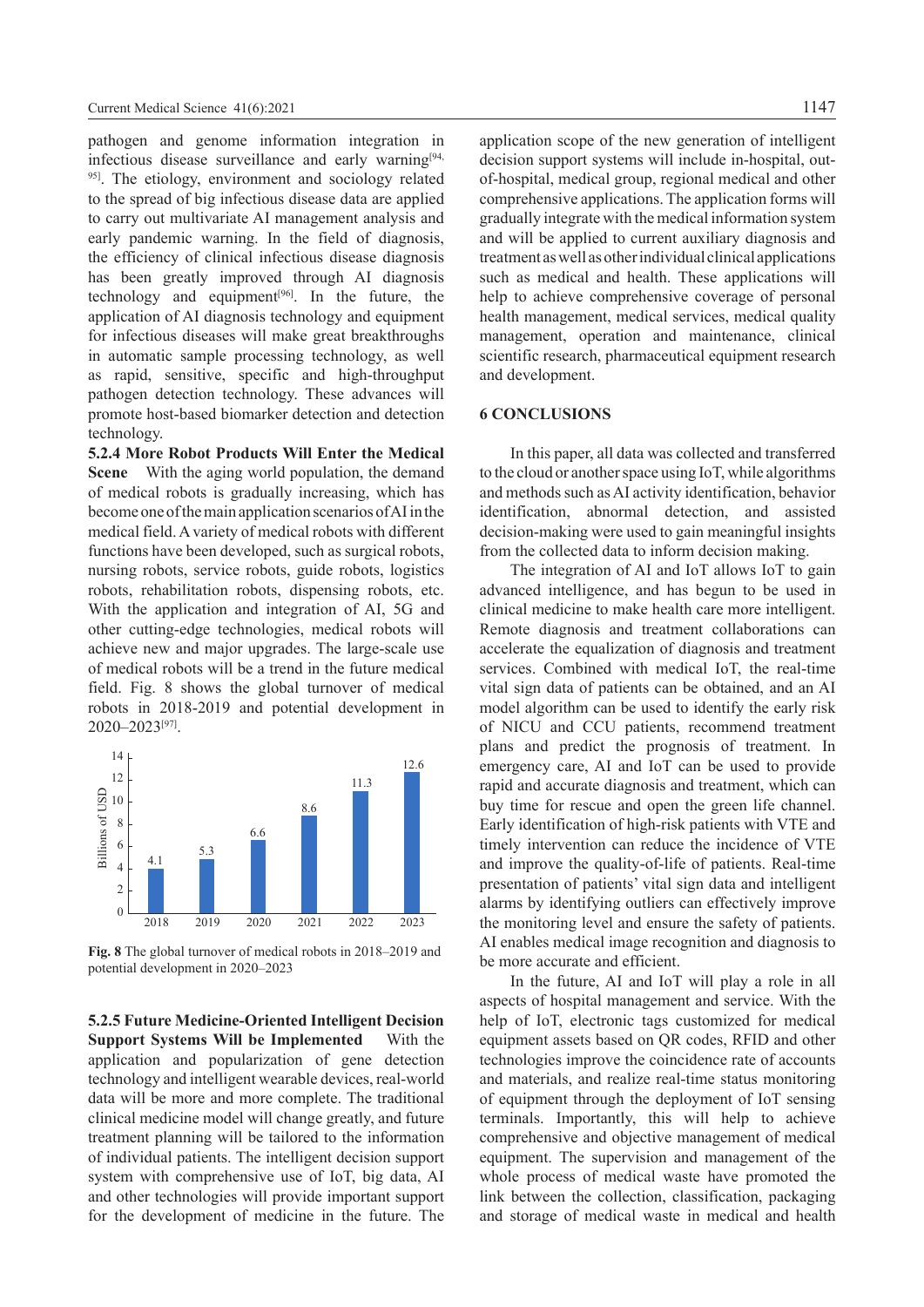institutions and the later treatment and management of medical waste. This enables the standardization, systematization, scientification and modernization of medical waste supervision of medical institutions. Technology will continue to create more new models for smart medicine, smart management and smart services, and contribute to the high-quality development of medical care.

## **Conflict of Interest Statement**

None of the authors have any conflict of interest.

#### **REFERENCES**

- 1 GHWA/WHO. A Universal Truth: No Health Without a **Workforce**
- 2 WHO. State of the World's Nursing Report 2020
- 3 Kruk ME, Gage AD, Joseph NT, *et al*. Mortality due to low-quality health systems in the universal health coverage era: A systematic analysis of amenable deaths in 137 countries. Lancet, 2018,392(10160):2146-2147
- 4 World Population Prospects 2019: Highlights[B]. ONU. United Nations. 2019
- 5 Healthy Aging Team. The Top 10 Most Common Chronic Conditions in Older Adults.National council on ageing. Available from: https://dailycaring.com/ prevent-and-manage-the-10-most-common-chronicdiseases-in-older-adults/
- Jaul E, Barron J. Age-Related Diseases and Clinical and Public Health Implications for the 85 Years Old and Over Population. Front Public Health, 2017,5:335-335
- 7 van den Bussche H, Koller D, Kolonko T, *et al*. Which chronic diseases and disease combinations are specific to multimorbidity in the elderly? Results of a claims data based cross-sectional study in Germany. BMC Public Health, 2011,11:101
- 8 Mofizul IM, Valderas JM, Laurann Y, *et al*. Multimorbidity and Comorbidity of Chronic Diseases among the Senior Australians: Prevalence and Patterns. Plos One, 2014,9(1):e83783
- 9 Zhao C, Liping W, Zhu Q, *et al*. Prevalence and correlates of chronic diseases in an elderly population: A community-based survey in Haikou. Plos One, 2018, 13(6):e0199006
- 10 Burroughs A. What Is a Tele-ICU and How Does It Work? Available from https://healthtechmagazine.net/ article/2020/09/what-tele-icu-and-how-does-it-work
- 11 Fuller T, Fox B, Lake D, *et al*. Improving real-time vital signs documentation. Nurs Manage. 2018,49(1):28-33
- 12 Martine L. Measuring patient and clinical effectiveness. Microsoft Industry Blogs - United Kingdom Available from: https://cloudblogs.microsoft.com/industry-blog/ en-gb/health/2020/07/03/measuring-patient-andclinical-effectiveness/
- 13 Prajapati B, Parikh S, Patel J. An Intelligent Real Time IoT Based System (IRTBS) for Monitoring ICU Patien. International Conference on Information and Communication Technology for Intelligent Systems. Springer, Cham, 2017
- 14 Hka F, Swk B, Ep C, *et al*. The role of fifth-generation mobile technology in prehospital emergency care: An opportunity to support paramedics. Health Policy

Technol, 2020, 9(1):109-114

- 15 Tang X. The role of artificial intelligence in medical imaging research. BJR Open, 2019,2(1):20190031
- 16 Chamberlin J, Kocher MR, Waltz J, *et al*. Automated detection of lung nodules and coronary artery calcium using artificial intelligence on low-dose CT scans for lung cancer screening: accuracy and prognostic value. BMC Med, 2021,19(1):55
- 17 Wang XN, Dai L, Li ST, *et al*. Automatic Grading System for Diabetic Retinopathy Diagnosis Using Deep Learning Artificial Intelligence Software. Curr Eye Res, 2020,45:1550-1555
- 18 Dey D, Slomka PJ, Leeson P, *et al*. Artificial Intelligence in Cardiovascular Imaging. J Am Coll Cardiol, 2019, 73(11):1317-1335
- 19 Alkhatib H, Faraboschi P, Frachtenberg E, *et al*. IEEE CS 2022 Report. IEEE Computer Society, 2014:25-27
- 20 Kosmatos EA, Tselikas ND, Boucouvalas AC. Integrating RFIDs and Smart Objects into a Unified-Internet of Things Architecture. Adv Internet Things, 2011,1(1):5-12
- 21 Madakam S, Ramaswamy R, Tripathi S. Internet of Things (IoT): A Literature Review. J Comp Commun, 2015,3(3):164-173
- 22 Gubbi J, Buyya R, Marusic S, *et al*. Internet of Things (IoT): A Vision, Architectural Elements, and Future Directions. Future Gener Comp Syst, 2013,29(7):1645- 1660
- 23 Haider F. Cellular architecture and key technologies for 5G wireless communication networks. J Chongqing Univ Posts Telecommun, 2014,52(2):122-130
- 24 Joyia GJ, Liaqat RM, Farooq A, *et al*. Internet of medical things (IOMT): Applications, benefits and future challenges in healthcare domain. J Commun, 2017,12(4):240-247
- 25 Hingmire M, Bagjilewale M, Dakhole M. What is Cloud Computing. Springer Verlag Ny, 2017,17(1): 3-20
- 26 Sultan N. Making use of cloud computing for healthcare provision: Opportunities and challenges. Int J Inform Manage, 2014,34(2):177-184
- 27 Wang L, von Laszewski G, Younge A, *et al*. Cloud Computing: a Perspective Study. New Generat Comput, 2010,28(2):137-146
- 28 Ahuja SP, Sindhu M, Jesus Z. A Survey of the State of Cloud Computing in Healthcare. Network Commun Technol, 2012,1(2)12-19
- 29 Marjani M, Nasaruddin F, Gani A, *et al*. Big IoT Data Analytics: Architecture, Opportunities, and Open Research Challenges. IEEE Access, 2017,5(99):5247- 5261
- 30 Kufrin R. Decision trees on parallel processors. Machine Intelligence Pattern Recognition, 1997,20:279-306
- 31 Gondy LA, Thomas C, Bayes N. Programs for machine learning. Advances in Neural Inform Proc Syst, 1993,79(2):937-944
- 32 Judith E, James M. Artificial neural networks. Cancer, 2001,91(S8):1615-1635
- 33 Krallinger M, Leitner F, Vazquez M, *et al*. Text Mining. Compr Biomed Phys, 2014,6(10 Supplement):51-66
- 34 Quan XX, Yang J F, Luo Z. Models in digital business and economic forecasting based on big data IoT data visualization technology. Pers Ubiquit Comput,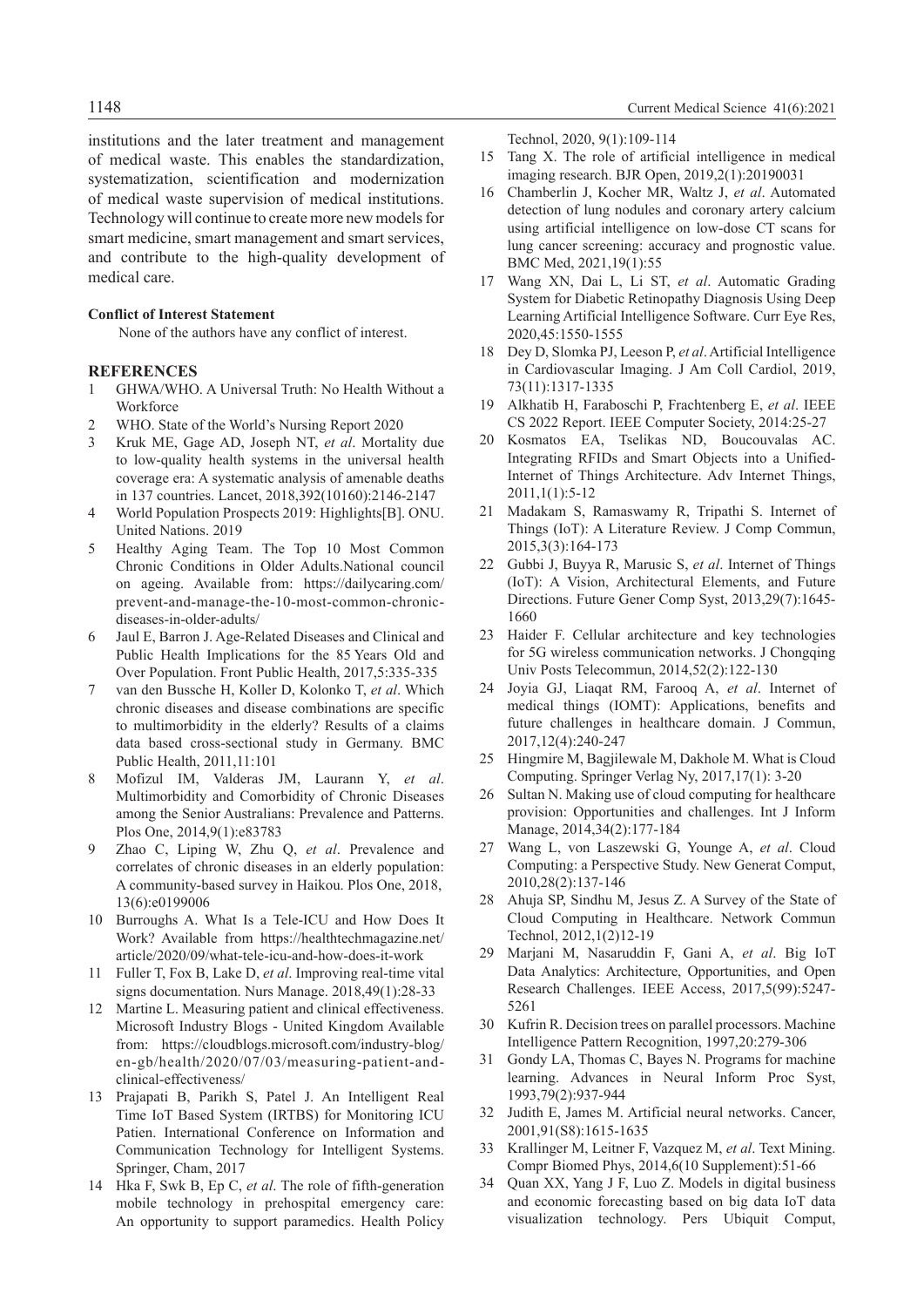2021(https://doi.org/10.1007/s00779-021-01603-7)

- 35 Hua X, Aldrich MC, Chen Q, *et al*. Validating drug repurposing signals using electronic health records: a case study of metformin associated with reduced cancer mortality. J Am Med Inform Assoc, 2015(1):179-191
- 36 Dash S, Shakyawar SK, Sharma M, *et al*. Big data in healthcare: management, analysis and future prospects. J Big Data, 2019,6(1):54
- 37 Bhardwaj R, Nambiar AR, Dutta D. A Study of Machine Learning in Healthcare. 2017 IEEE 41st Annual Computer Software and Applications Conference (COMPSAC). July 4-7, 2017, Turin, Italy
- 38 Abramson N, Braverman DJ, Sebestyen GS. Pattern Recognition and Machine Learning. Public Am Statist Assoc, 2006,103(4):886-887
- 39 Avci A, Bosch S, Marin-Perianu M, *et al*. Activity Recognition Using Inertial Sensing for Healthcare, Wellbeing and Sports Applications: A Survey. ARCS'10 - 23th International Conference on Architecture of Computing Systens 2010, Workshop Proceedings, February 22-23, 2010, Hannover, Germany. VDE, 2010
- 40 Ijjina EP, Mohan CK. Hybrid deep neural network model for human action recognition. Appl Soft Comput, 2016:936-952
- 41 Goodfellow I, Bengio Y, Courville A. Deep learning. Cambridge: MIT Press, 2016:367-415.
- 42 Liu X, Yang XD. Multi-stream with deep convolutional neural networks for human action recognition in videos. Neural Information Processing. Cham: Springer International Publishing, 2018:251-262.
- 43 Wang LL, Ge LZ, Li RF, *et al*. Three-stream CNNs for action recognition. Pattern Recog Lett, 2017,92:33-40
- 44 Tran D, Bourdev L, Fergus R, *et al*. Learning Spatiotemporal Features with 3D Convolutional Networks. 2015 IEEE International Conference on Computer Vision (ICCV), December 7-13, 2015, Santiago, Chile, IEEE, 2015:4489-4497
- 45 Qiu Z, Yao T, Mei T. Learning Spatio-Temporal Representation with Pseudo-3D Residual Networks. 2017 IEEE International Conference on Computer Vision (ICCV), October 22-29, 2017, Venice, IEEE, 2017:5533-5541
- 46 Zhou Y, Sun X, Zha ZJ, *et al*. MiCT: Mixed 3D/2D Convolutional Tube for Human Action Recognition. 2018 IEEE/CVF Conference on Computer Vision and Pattern Recognition (CVPR), June 18-23 2018, Salt Lake City, UT, IEEE, 2018:449-458
- 47 Ng YH, Hausknecht M, Vijayanarasimhan S, *et al*. Beyond short snippets: Deep networks for video classification. 2015 IEEE Conference on Computer Vision and Pattern Recognition (CVPR), June7-12, 2015, Boston, MA, USA, IEEE, 2015:4694-4702
- 48 Du W, Wang Y, Yu Q. RPAN: An End-to-End Recurrent Pose-Attention Network for Action Recognition in Videos. 2017 IEEE International Conference on Computer Vision (ICCV), October 22-29, 2017, Venice, IEEE, 2017:3725-3734
- 49 Ren ZH, Xu HY, Feng SL, *et al*. Sequence labeling Chinese word segmentation method based on LSTM networks. Comput Appl Res, 2017,34(5):1321-1324
- 50 Wsy A , Syh B. A process-mining framework for the detection of healthcare fraud and abuse. Exp Syst Appl,

2006,31(1):56-68

- 51 Alabdulkarim A, Al-Rodhaan M, Al-Dhelaan TA. A Privacy-Preserving Algorithm for Clinical Decision-Support Systems Using Random Forest. Comput Mater Contin, 2019,58(3):585-601
- 52 Tama BA, Lim S. A Comparative Performance Evaluation of Classification Algorithms for Clinical Decision Support Systems. Mathematics, 2020(8):1814
- 53 Patil K, Mohammad S. Big data privacy: A technological perspective and review. SSRN Electr J, 2017,4(11):159- 162
- 54 Abouelmehdi K, Beni-Hessane A, Khaloufi H. Big healthcare data: preserving security and privacy. J Big Data, 2018,5(1):1
- 55 Zhang DW, Li X, Jiang LX. New medical hotspot: remote collaborative diagnosis and treatment. Sci Technol Rev, 2017,35(10):26-31
- 56 Kulkarni A, Sathe S, Healthcare applications of the Internet of Things: A Review. Int J Comput Sci Inform Technol, 2014,5(5):6229-6232
- 57 Lu D, Tao L, The application of IOT in medical system. 2011 IEEE International Symposium on IT in Medicine and Education, December 9-11, 2011, Guangzhou, China, 272-275
- 58 Zhou WH, Xiao TT. Digital future of neonatal critical care medicine. Chin J Pediat (Chinese), 2021,59(4):261- 263
- 59 Barker DJ. Human growth and chronic disease: a memorial to Jim Tanner. Ann Hum Biol, 2012,39(5):335 341
- 60 Yang L, Liu X, Li Z, *et al*. Genetic aetiology of early infant deaths in a neonatal intensive care unit. J Med Genet, 2020,57:169-177
- 61 Yang L, Kong Y, Dong X, *et al*. Clinical and genetic spectrum of a large cohort of children with epilepsy in China. Genet Med, 2019,21(3):564-571
- 62 Pavel AM, Rennie JM, de Vries LS, *et al*. A machine learning algorithm for neonatal seizure recognition: a multicentre, randomised, controlled trial. Lancet Child Adolesc Health, 2020,4(10):740-749
- 63 Olga BL, Gao XM, Ehsan Y, *et al*. E-Healthcare: Remote Monitoring, Privacy, and Security. Microwave Symposium IEEE, December 12-14, 2014, Marrakech, Morocco
- 64 Masino AJ, Harris MC, Forsyth D, *et al*. Machine learning models for early sepsis recognition in the neonatal intensive care unit using readily available electronic health record data. PLoS One, 2019,14(2):e0212665
- 65 Sanchez Pinto LN, Stroup EK, Pendergrast T, *et al*. Derivation and validation of novel phenotypes of multiple organ dysfunction syndrome in critically ill children. JAMA NetwOpen, 2020,3(8):e209271
- 66 Kannathal N, Acharya UR, Lim CM, *et al*. Classification of cardiac patient states using artificial neural network. Exp Clin Cardiol, 2003,8(4):206-211
- 67 Sengupata PP, Huang YM, Bansal M, *et al*. Cognitive machine-learning algorithm for cardiac imaging: a pilot study for differentiating constrictive pericarditis from restrictive cardiomyopathy. Cire Cardiovasc Imaging, 2016,9(6):e004330
- 68 Schoenrath F, Markendorf S, Brauchlin AE, *et al*. Robotassisted training early after cardiac surgery. J Card Surg,